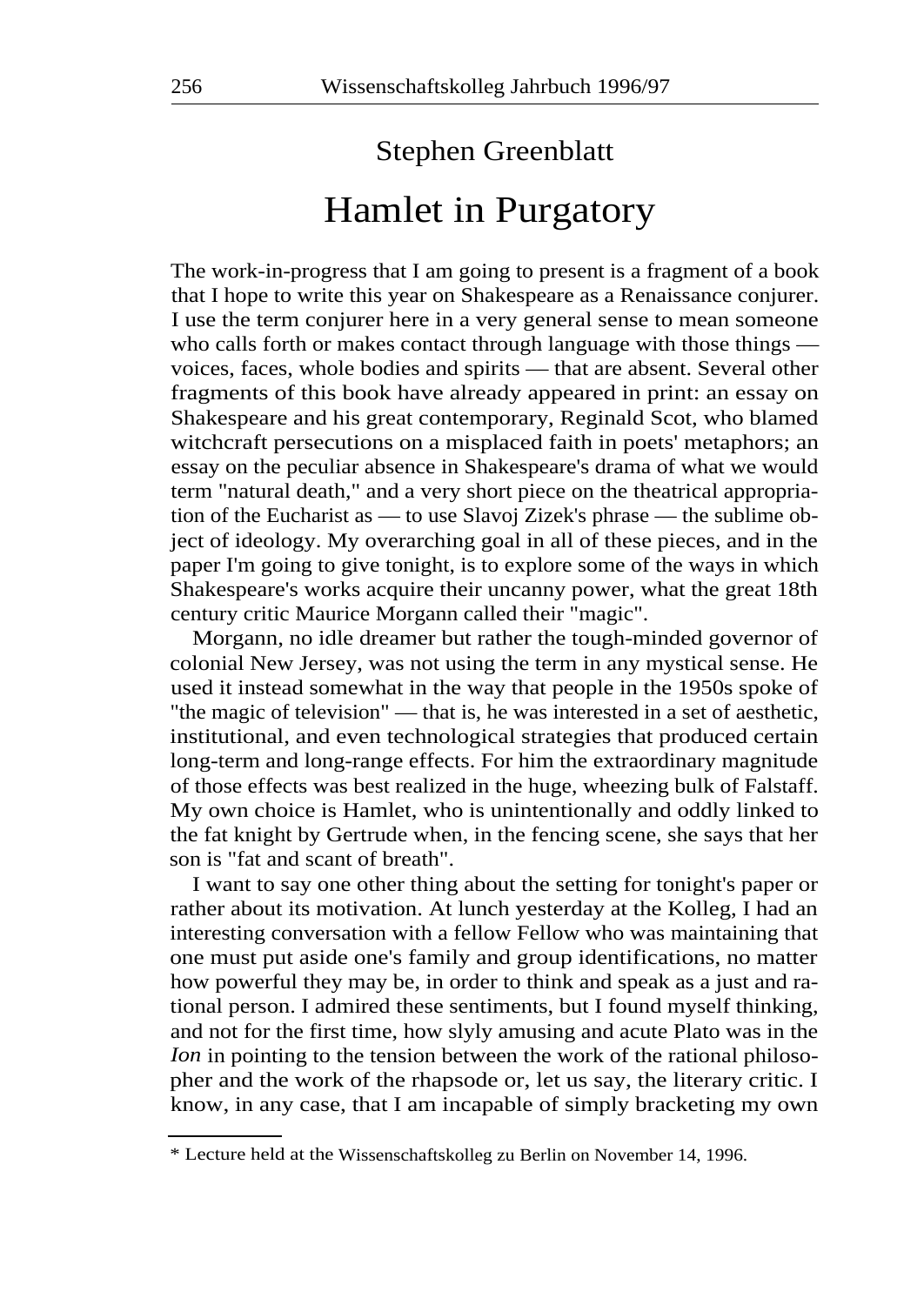origins; rather I find myself trying to transform them, most often silently and implicitly, into the passion I bring to my work. Let me for once be explicit.

My father was born in Boston in the late 19th century. I was the child of what I used to think of as his old age but that I have now, at my point in life, come to think of rather as his vigorous middle age. I saw him, in any case, as embodying the life experience not of the generation directly behind me but of two generations back. His own childhood memories, in other words, seemed to have a quite unusual, almost eerie distance from my life world. Hence, for example, he told me that when he was very young, he was taken, along with the other boys in his Hebrew school class (his *cheder)* to the apartment of a Jewish railway worker who had been struck and killed by a train. The little children were told by their teacher, whom I can only imagine as a madman, to stand around the corpse — which was placed on great cakes of ice, since it was the summer in Boston and very hot — and to recite the psalms, while the man's wife wailed inconsolably in a corner.

All his life my father was obsessed with death. His own father had died dreadfully, clinging to his son and begging for help, and my father carried the scars of that experience with him ever after. The effect on him was not exactly melancholy, but rather something like a strange blend of wonder and denial. The wonder had a specific origin: my grandfather had died in New York where my father had taken him in a desperate, last-ditch search for medical treatment. My father then had to bring the body back to Boston by train. The coffin was in the baggage car and my father was sitting quietly and weeping in the club car — "sitting on a bank,/Weeping again the King my father's wrack" — when, in New Haven, Connecticut, the entire chorus line of the Ziegfield Follies climbed on board. The chorus girls, leggy, buxom, bejewelled, bedecked in feather boas and wide-brimmed hats, sweetly crowded around my weeping father, kissing and hugging him and trying to cheer him up. It was perhaps my father's purest encounter with the wonderful power of eros over thanatos.

To this experience of wonder my father conjoined denial. He kept us from celebrating his birthday, refused to retire, working until the week before he died in his 87th year, and lied about his age even when he entered the hospital. But when we read his will, we found that he had, after all, been thinking about his death. He had left a sum of money to an organization that would say *kaddish* for him *— kaddish* being the Aramaic prayer for the dead, recited for 11 months after a person's death and then on certain annual occasions. The prayer is usually said by the deceased's immediate family and particularly by his sons — in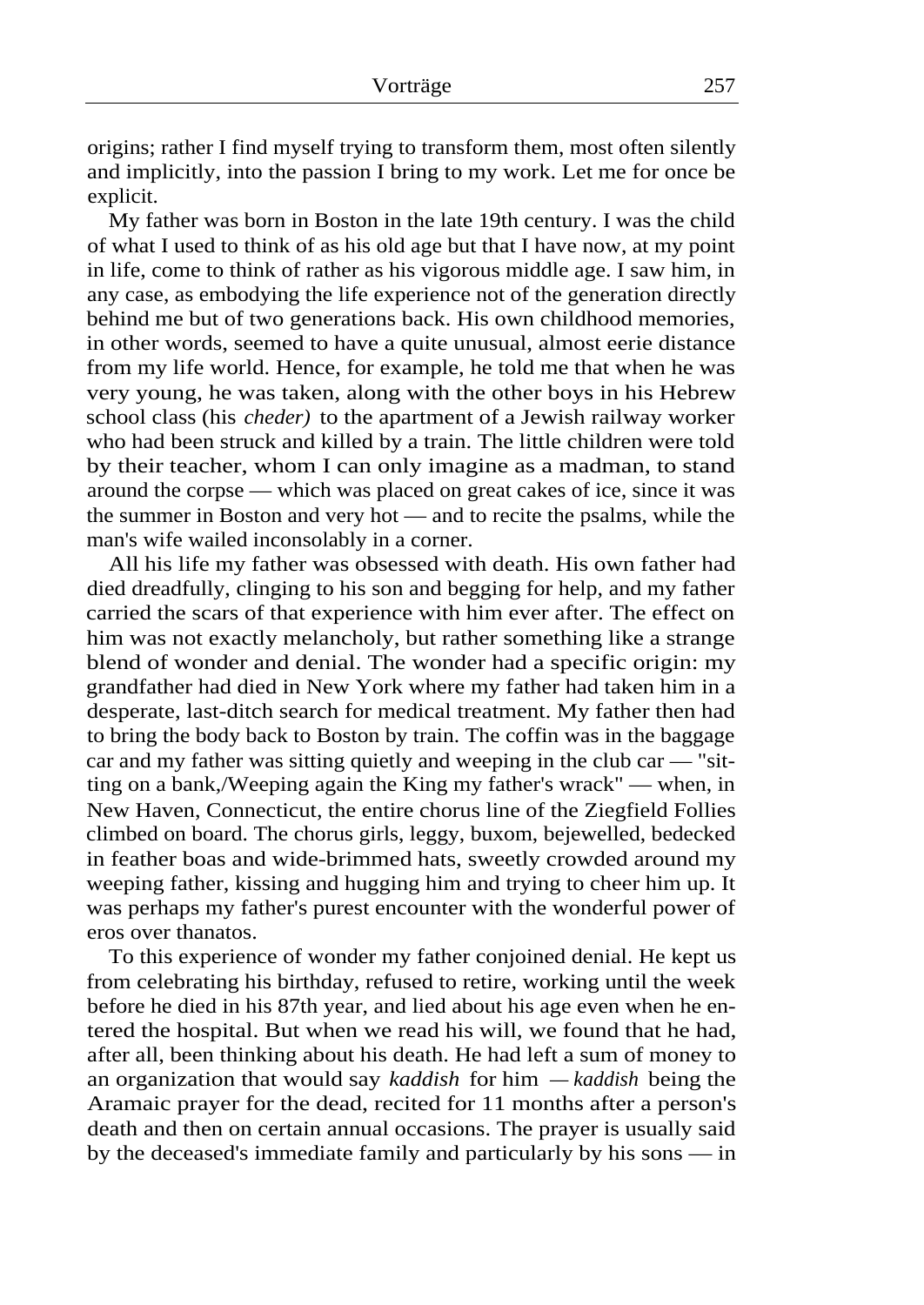Yiddish a son could actually be called a *kaddish,* so that a childless man could be said to die without leaving a *kaddish.* Evidently, my father did not trust either my older brother or me to recite the prayer for him The effect the bequest had on me, perhaps perversely, was to impel me to do so, as if in a blend of love and spite.

I did not until that moment know that Jews had anything like chantries, and I realized that I did not know why Jews prayed for the dead at all. That is a different story from the one that I am going finally to tell tonight, but I hope you will see the relevance of the personal history about which I have just spoken to what I am now about to say.

Early in 1529, a London lawyer, Simon Fish, anonymously published a tract, dedicated to Henry VIII, called *A Supplication for the Beggers.*  The tract was modest in length but explosive in content: a Lutheran and an associate of William Tyndale, Fish wrote on behalf of the homeless, desperate English men and women, "nedy, impotent, blinde lame and sike", who pleaded for spare change on the streets of every city and town in the realm. These wretches, "on whome scarcely for horror any yie dare loke", have become so numerous that private charity can no longer sustain them, and they are dying of hunger. Their plight, in Fish's account, is directly linked to the pestiferous proliferation throughout the realm of beggars of a different kind: bishops, abbots, priors, deacons, archdeacons, suffragans, priests, monks, canons, friars, pardoners, and summoners.

Simon Fish had already given a foretaste of his anticlerical sentiments and his satirical gifts. In his first year as a law student at Gray's Inn, according to John Foxe, one of Fish's mates, a certain Mr. Roo, had written a play holding Cardinal Wolsey up to ridicule. No one dared to take on the part of Wolsey until Simon Fish came forward and offered to do so. The performance so enraged the cardinal that Fish was forced "the same night that this Tragedie was playd" to flee to the Low Countries to escape arrest. There he evidently met the exile William Tyndale whose new translation of the Bible he subsequently helped to circulate.

At the time he wrote *A Supplication for the Beggers,* Fish had probably returned to London but was in hiding. He was thus a man associated with Protestant beliefs, determined to risk his life to save the soul of his country, and endowed, as were many religious revolutionaries in the 1520s and 30s, with a kind of theatrical gift. In *A Supplication for the Beggers,* he not only speaks on behalf of the poor but also speaks in their own voice, crying out against those who have greedily taken for themselves the wealth that should otherwise have made England prosperous for all of its people. The ravenous monkish idlers, Fish tells the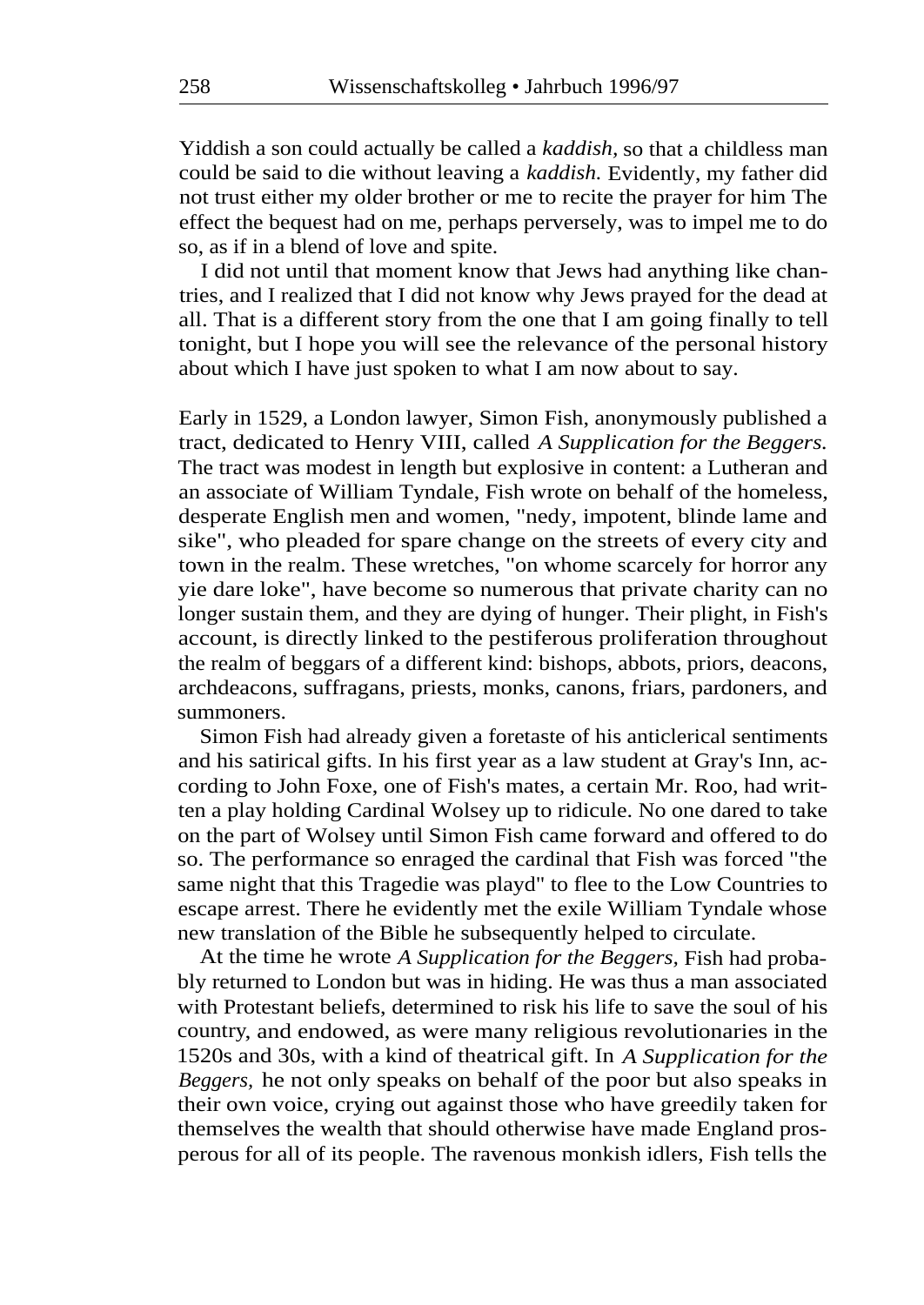king, "haue begged so importunatly that they haue gotten ynto theyre hondes more then the therd part of all youre Realme". No great people, not the Greeks nor the Romans nor the Turks, and no ruler, not King Arthur himself, could flourish with such parasites sucking at their lifeblood. Not only do they destroy the economy, interfere with royal prerogative and undermine the laws of the commonwealth, but, since they seduce "euery mannes wife, euery mannes doughter and euery mannes mayde", they subvert the nation's moral order as well. With a politician's flair for shocking (and unverifiable) statistics, Fish estimates the number of Englishwomen corrupted by monks at 100,000. No one can be sure, he writes, that it is his own child and not a priest's bastard who is poised to inherit his estate.

Why have these "bloudsuppers" succeeded in amassing so much wealth and power? Fish's answer is that they have persuaded good Christians that the Pope's prayers can deliver them from the torments of Purgatory. And if "men of great litterature and iudgement" dare to point out that Purgatory does not exist and that "there is not one word spoken of hit in al holy scripture", the priests quickly accuse such men of heresy. Only the king has enough power to save his realm and succor his poor starving beadsmen. He can do so at a stroke by seizing the wealth that the wolvish priests have stolen from the people and using that wealth to relieve the needy. As for the thousands of lazy monks and friars, Fish urges the king to put an end to their racket once and for all: "Tye these holy idell theues to the cartes to be whipped naked about euery market towne til they will fall to laboure that they by theyre importunate begging take not awey the almesse that the good christen people wolde giue vnto vs sore impotent miserable people."

According to Foxe, A *Supplication for the Beggers* was sent to Anne Boleyn, who brought a copy to the king. After Henry "kept the booke in his bosome" three or four days, the story goes, he contacted Fish's wife and, promising safe conduct, told her he wished to see her husband. Trusting one of Henry's promises was probably the rashest thing Fish ever did, but his book's suggestion that the crown seize monastic wealth had obviously delighted the king who "embraced him with louing countenaunce", talked with him for three or four hours, and even took him hunting. For once the king was as good as his word, giving Fish his signet ring as a token of his protection and instructing his Lord Chancellor, Sir Thomas More, not to touch the fugitive. The king, however, had neglected to say anything about Fish's wife, whom More promptly moved to interrogate.

More had known about Fish and his dangerous book, for some time. Only a few months after *A Supplication for the Beggers* appeared,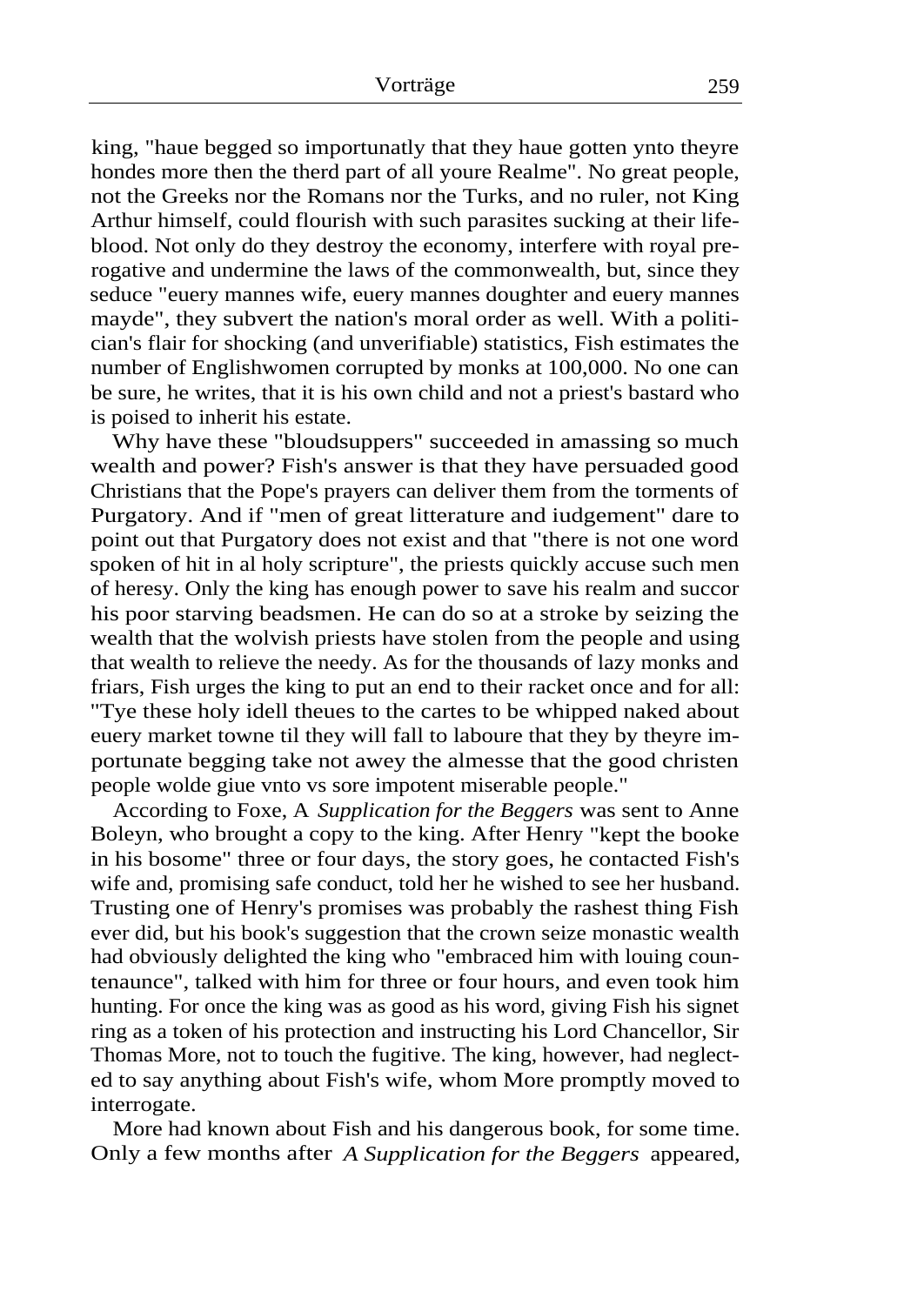though busy with high affairs of state and on the brink of his elevation to the Lord Chancellorship, More wrote a lengthy reply, *The Supplication of Souls.* The length is characteristic of More's polemical writings, most of them disastrously misconceived as rhetorical performances, but it may also reflect a personal stake: in *Utopia,* More had satirized the idleness of friars, and he had imagined radical measures to solve the problem of poverty, homelessness, and hunger in England. In Fish, More may have glimpsed a crudely distorted reflection of himself

If *A Supplication for the Beggers* speaks with the voice of the poor, *The Supplication of Souls* speaks with the voice of the dead. The reader encounters a desperate appeal for help, comfort, and pity from "your late acquayntaunce/ kindred/ spouses/ companions/ play felowes/ & frendes". These former intimates are crying out not because they are dead, not even because they are abiding the "greuouse paynys & hote clensynge fyre" of Purgatory, but because they have become "humble & vnacquayted & halfe forgoten supplyauntys". They had once been able to count on relief and comfort from the private prayers of virtuous people and, still more, from "the dayly Masses & other gostely suffrages of prestys/ relygyouse/ and folke of holy churche." Now they fear that this consolation and help will vanish, for "certayne sedytyouse persones" have spread pestilent doubts about the very existence of Purgatory and the efficacy of the Holy Church's good works on behalf of the dead.

*The Supplication of Souls* then begins with the dead crying out in fear that they are being forgotten. The suffering souls know that their loud lamentings will be disturbing to the living, who understandably desire to repose themselves and take their ease. But the dead have no choice: though they have been good souls who have "longe layen and cryed so farre frome you that we seldome brake your slepe," they must now make their existence and their anxiety known. They do so in order to counteract the pernicious influence of *A Supplication for the Beggers,*  an influence that threatens not only the souls of the dead but also the souls of the living. Indeed, after initially speaking for their own plight, the dead in More's book affirm that they, after all, are not the real victims of the anonymous author's venom, for when their purgatorial punishment has ceased, they will be "translated" to heavenly bliss. It is the living who run the real risk, for they will find, "for lakke of belefe of purgatory/ the very strayght way to hell". To lure unsuspecting readers down this path is indeed the whole purpose of the wicked author whose identity, More's dead souls declare, is not unknown to them, both because certain of his associates before their deaths repented their heresies, returned to the true faith, and are now companions in Purgatory and because "owre and your gostely enemy the deuyll" has visited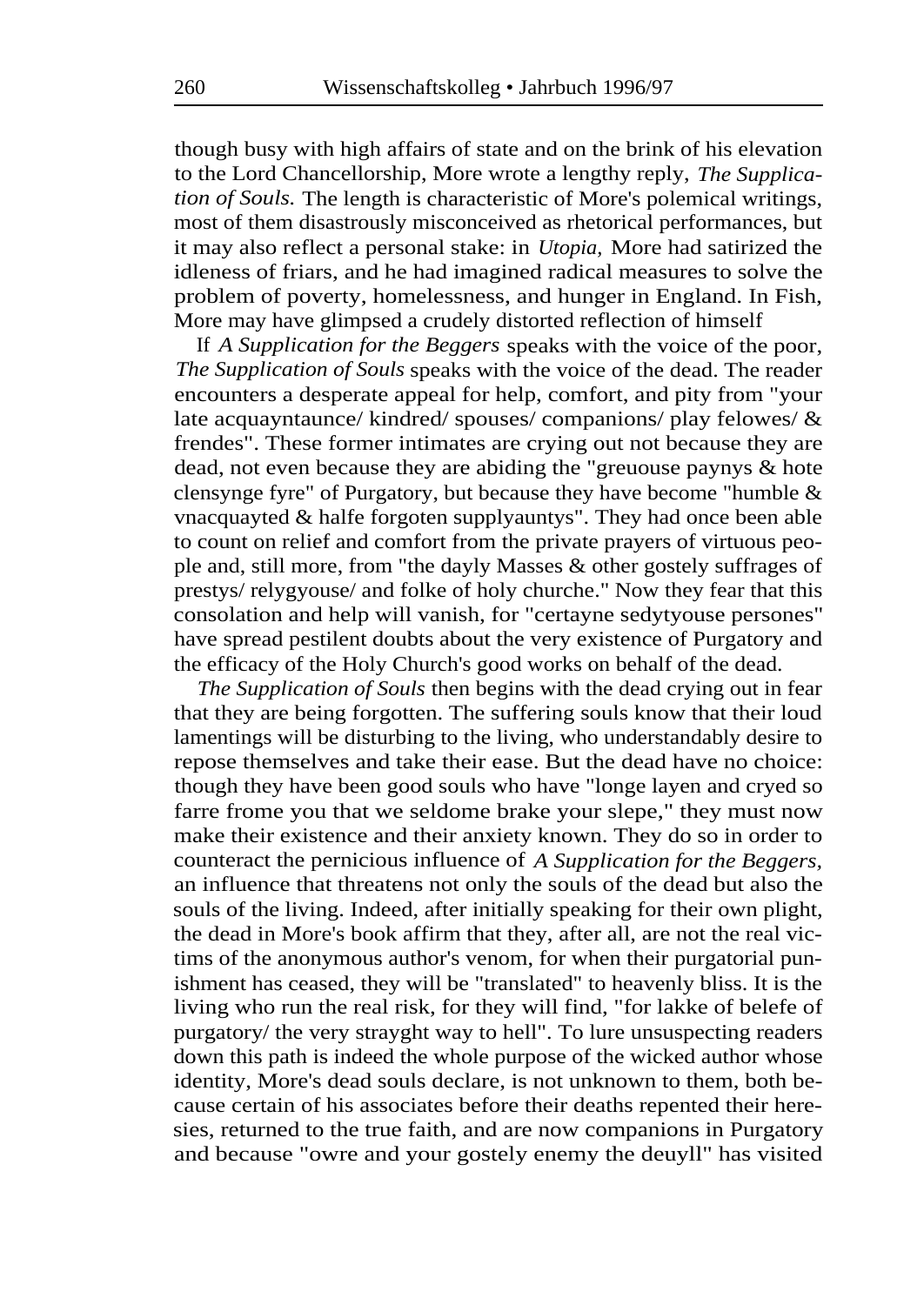Purgatory in person to brag about his agent on earth. With his "enmyouse & enuyouse laughter gnasshyng the teeth and grynnynge", the devil delights in the venomous power of the book that will deceive many simple readers.

In order to combat this satanic adversary, *The Supplication of Souls*  launches into an extended defense of the doctrine of Purgatory, an odd enterprise perhaps for souls who profess to be suffering from its tormenting fires but one presumably justified both by their concern for misguided mortals and by their fear of being forgotten. Much of this defense consists of rather strained interpretation of biblical and patristic citations. From time to time, when the strain becomes too great, the souls appeal to the absolute authority of the Holy Church. And on several occasions in the long treatise, they appeal to the experience of the living. Nothing can enable you to "conceyue a very ryght imagynacyon of these thyngys whych ye neuer felte", they concede, but you may be able to grasp the nature of purgatorial suffering if you consider a ship wallowing about in high seas. A small number of passengers are so well "attempred of thym selfe" that they feel "as lusty and as iocunde" as if they were on land. Others are anything but jocund: "But then shall ye sometyme se there some other whose body ys so incurably corrupted/ that they shall waiter & tolter/ and wryng theyre handys/ and gnash the teeth/ and theyr eyen water/ theyr hed ake/ theyre body frete/ theyr stomake wamble/ and all theyre body shyuer for payne/ and yet shall neuer vomete at all: or yf they vomete/ yet shall they vomyte styll and neuer fynde ease thereof." If the former figure the saved in heaven and the latter the damned in hell, how shall we imagine the souls in Purgatory? They are the passengers who feel horrible at first and yet who are, after a vomit or two, "so clene rydde of theyre gryefe/ that they neuer fele dyspleasure of yt after". Such is the middle state, the betwixt-and-between condition of More's speakers.

But the problem remains of convincing readers, poisoned by *A Supplication for the Beggers,* that Purgatory actually exists, for dogmatic appeals to the authority of the Church, strained textual interpretation, and metaphors masquerading as realities are precisely what Fish's book attacked as the malevolent hypocrisy of Roman Catholicism. As a last resort, the souls in More's text can point to ghosts. "For there hath in euery contrey and euery age apparycyons bene had," they say, "and well knowen and testyfyed/ by whyche men haue had suffycyent reuelacyon and profe of purgatory/ excepte suche as lyste not to byleue theym: & they be such as wolde be neuer the better yf they saw theym." To be sure, it would be impious to demand to see such apparitions for oneself; they are rare precisely so that people can believe by faith. Those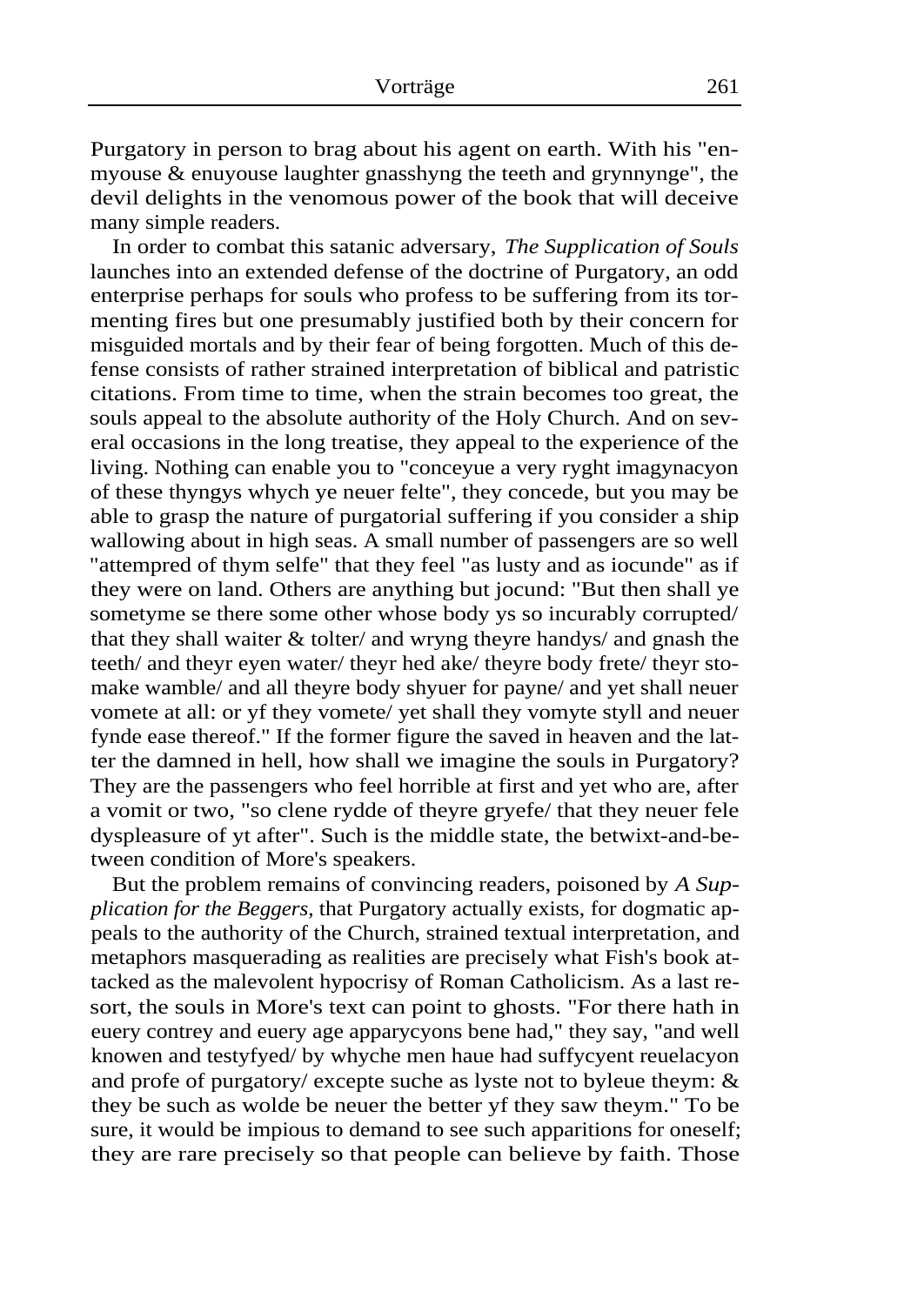stubborn enough to reject the well-authenticated stories of such apparitions and to demand further proof deserve the punishment they will undoubtedly receive after death when they will "to theyr payne se such a grysly syght as shall so greue theyr hartys to loke theron".

But how could apparitions leave the prison-house of Purgatory at all in order to appear on earth, if they are meant to be burning in fires? The souls explain that "we cary our payne wyth vs"; indeed their pain is intensified by witnessing the on-going life of the living. The guardian devils whom God commands to accompany the souls back to the earth compel their miserable prisoners to look at the gold they have left behind and contemplate "our late wyuys so sone waxen wanton/ & forgetyng vs theyre old husbandys that haue loued theym so tendrely and lefte theym so ryche/ sytte and lawgh & make mery and more to sumtyme/ wyth theyr new woars/ whyle our kepers in dyspyte kepe vs there in payne to stande styli/ & loke on". More characteristically does not imagine dead wives looking on at their husbands' carousals, but only dead husbands forced to witness the pleasures, including sexual pleasures, of their wives. The scene, more than any other he invokes in his long work, seems to conjure up a passionate spectral outburst:

Many tymes wold we then speke yf we coulde be suffred/  $&$  sore we long to say to her: Ah wyfe wyfe ywysse this was not couenaunt wyfe/ when ye wepte and tolde me that yf I lefte you to lyue by/ ye wold neuer wedde agayne. We se there our chyldren to/ whom we loued so well/ pype syng and dawnce/  $\&$  no more thynke on theyre fathers soulys then on theyre olde shone: sauyng that sometyme cummeth owt god haue mercy on all crysten sowlys. But yt cummeth owt so coldely and wyth so dull affeccyon/ that yt lyeth but in the lyppys and neuer cam nere the harte.

Vows are broken, mourning is forgotten, life resumes its round of heedless pleasures, and even piety takes the form of cold lip-service. The dead in their individuality, their intense suffering, their urgent claims on personal remembrance, are consigned to oblivion or become at best an anonymous, generalized category, the "all Christian souls" casually invoked in a ritual phrase by thoughtless children.

Against this terrible indifference the suffering souls in More's text cry out, passionately claiming the rites of memory. They claim something more tangible as well: the alms that will relieve them of some of their pains. Here More imagines dead wives speaking out, not to lament their surviving husbands' pleasures but to regret their own past delight in gorgeous clothing, jewels, and cosmetics. This "gay gere" is now burning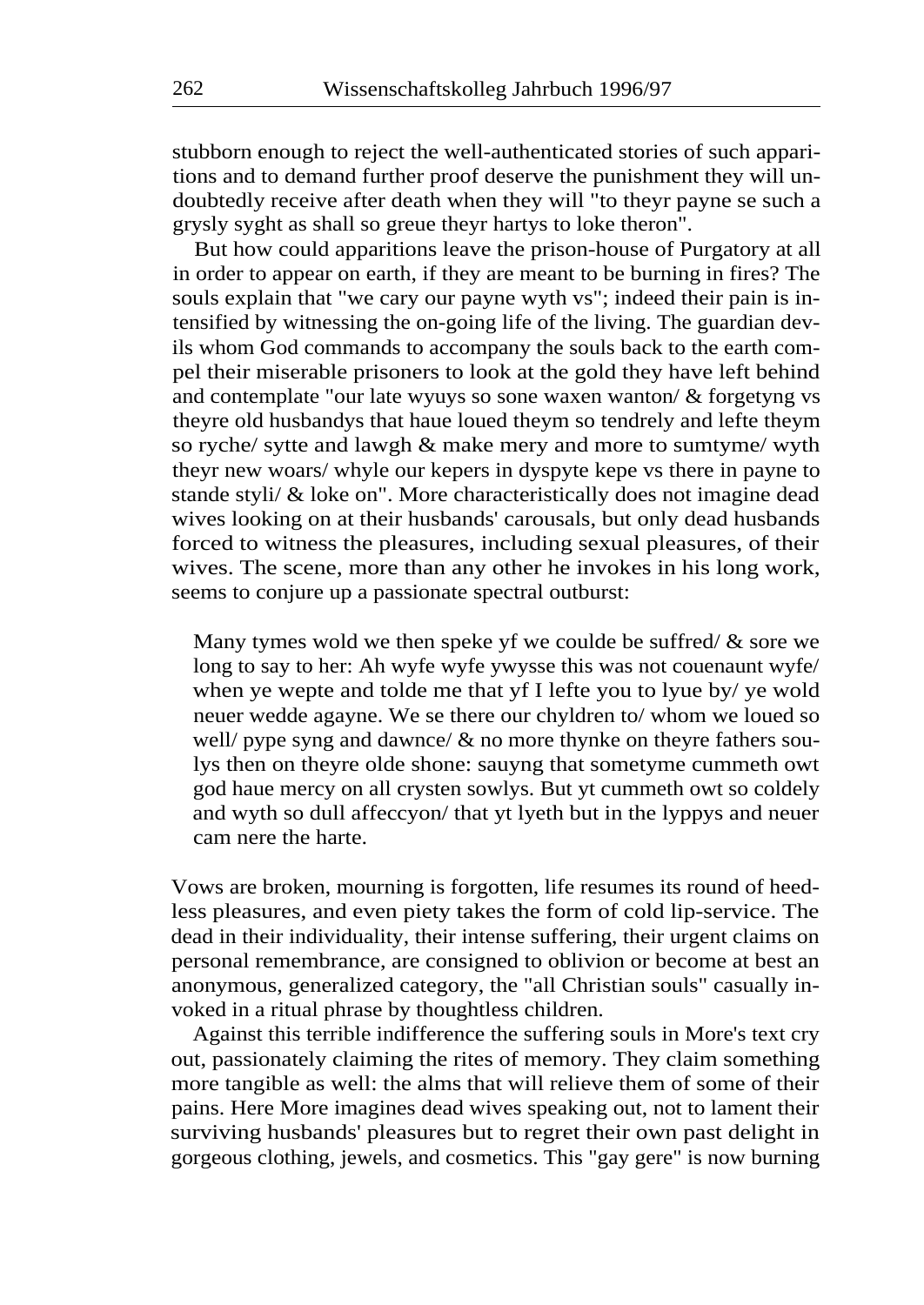hot upon their tormented bodies, so that, looking back on their lives, they wish that their husbands "never had folowed our fantasyes/ nor neuer had so kokered vs nor made vs so wanton/ nor had geuen vs other ouchys [brooches] than ynions or gret garlyk heddys". For them, of course, such thoughts come too late, but they have a generous desire to save others as well as to help themselves. "We besech you," they cry out from beyond the grave to their living husbands, "syth ye gaue them vs let vs haue them still let them hurt none other woman but help to do vs good: sell them for our sakys to set in sayntys copys/ and send the money hether by masse pennys & by pore men that may pray for our soulys."

How can you show that you remember the dead, that you care for your departed wives and husbands and children, that you are not cruelly indifferent to their sufferings? Give money to the Church. Since masses for the dead were closely linked to alms-giving, it would in principle have been possible for More to reject Fish's premise entirely and to claim that the doctrine of purgatory was in fact a strong incentive to charity, but instead he chooses to set the dead against the living. More's poor souls understand themselves to be in direct competition with Fish's beggars:

If ye pyte the pore/ there ys none so pore as we/ yt haue not a bratte[rag] to put on our bakkys. If ye pyte the blynde/ there ys none so blynd as we whych ar here in the dark sauyng for syghtis vnplesaunt and lothesum tyll sum comfort cum. If ye pyte the lame/ there is none so lame as we/ that nether can crepe one fote out of the fyre/ nor haue one hand at lyberte to defend our face fro the flame. Fynally yf ye pyte any man in payn/ neuer knew ye payn comparable to ours: whose fyre as farre passeth in hete all the firys that euer burned vppon erth/ as the hotest of all those passeth a feynyd fyre payntyd on a wall.

The miseries of the poor are vastly exceeded by the unspeakable miseries of souls in Purgatory, and the good that alms can do for the living is vastly exceeded by what the same alms can do for the dead. Give more money to the Church. Moreover, the money that is donated for the relief of souls is proof that the giver is not a heretic who dismisses the flames of Purgatory as mere "feynyd fire" and "taketh in hys harte that story told by god for a very fantastyke fable". Consequently, the souls declare, as if their supplication were an investment prospectus, whatever you give "shall also rebownd vppon your self an inestymable profyte". Just give money to the Church.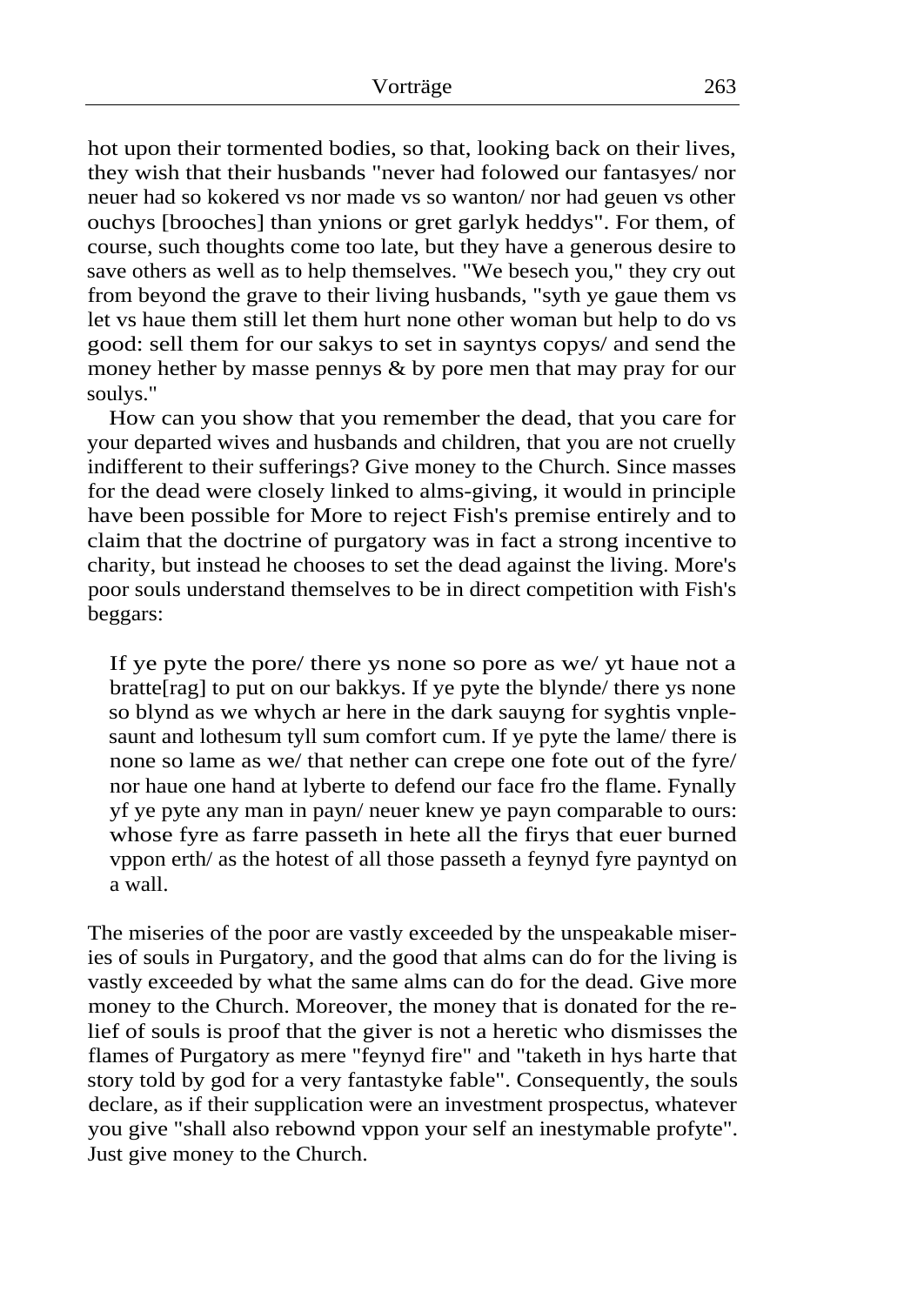But, though the text reiterates the appeal for money, it would be a mistake to conclude that More's principal aim was to augment the Church's revenues. His concern is to counteract a serious and potentially damaging attack upon the Church, an attack launched against what the scholarly humanist More knew perfectly well was one of its most vulnerable doctrines. Fish spoke in the name of the poor and dispossessed, but he does not seem a tenderhearted philanthropist, and it is unlikely that his concern lay with their plight. His book takes the form of a petition to the king to whom it offers in effect a convenient, morally upright political cover for a cynical course of action Henry had probably already been contemplating, just as Henry was loudly professing that it was his moral scruples that impelled him to seek a divorce from Catharine of Aragon. Fish's own motives were almost certainly not mercenary; rather he was offering the king and the nation a kind of bait to embark on a path that would lead to a reformed religion.

More understood the bait and struggled to avert the danger by recalling his readers to their deep and ancient religious loyalty. Money is important, to be sure, as both Fish and More agree, but for More it is a sign of remembrance. "Let neuer eny slouthfull oblyvyon race vs out of your remembraunce," the souls cry; "remember what kyn ye and we be to gether"; "remember how nature & crystendom byndeth you to remember vs"; "remember our thurst whyle ye syt & drink: our honger whyle ye be festing: our restlesse wach whyle ye be slepyng: our sore and greuouse payn whyle ye be playing: our hote burnyng fyre whyle ye be in plesure & sportyng: so mote god make your ofsprynge after remember you."

"Adieu, adieu, Hamlet. Remember me" (1.5.91). If Thomas Lodge's recollection in *Wit's Misery and the World's Madness* (1596) is to be credited, an earlier Elizabethan play about Hamlet — the so-called Ur-*Hamlet* — featured a pale ghost that cried "like an oyster-wife, `Hamlet, revenge' ". Shakespeare's Ghost too cries out for vengeance: "If thou didst ever thy dear father love," he tells his groaning son, "Revenge his foul and most unnatural murder" (1.5.23-5). But the injunction upon which young Hamlet dwells obsessively is that he remember:

Remember thee?

Ay, thou poor ghost, while memory holds a seat In this distracted globe. Remember thee? Yea, from the table of my memory I'll wipe away all trivial fond records, All saws of books, all forms, all pressures past,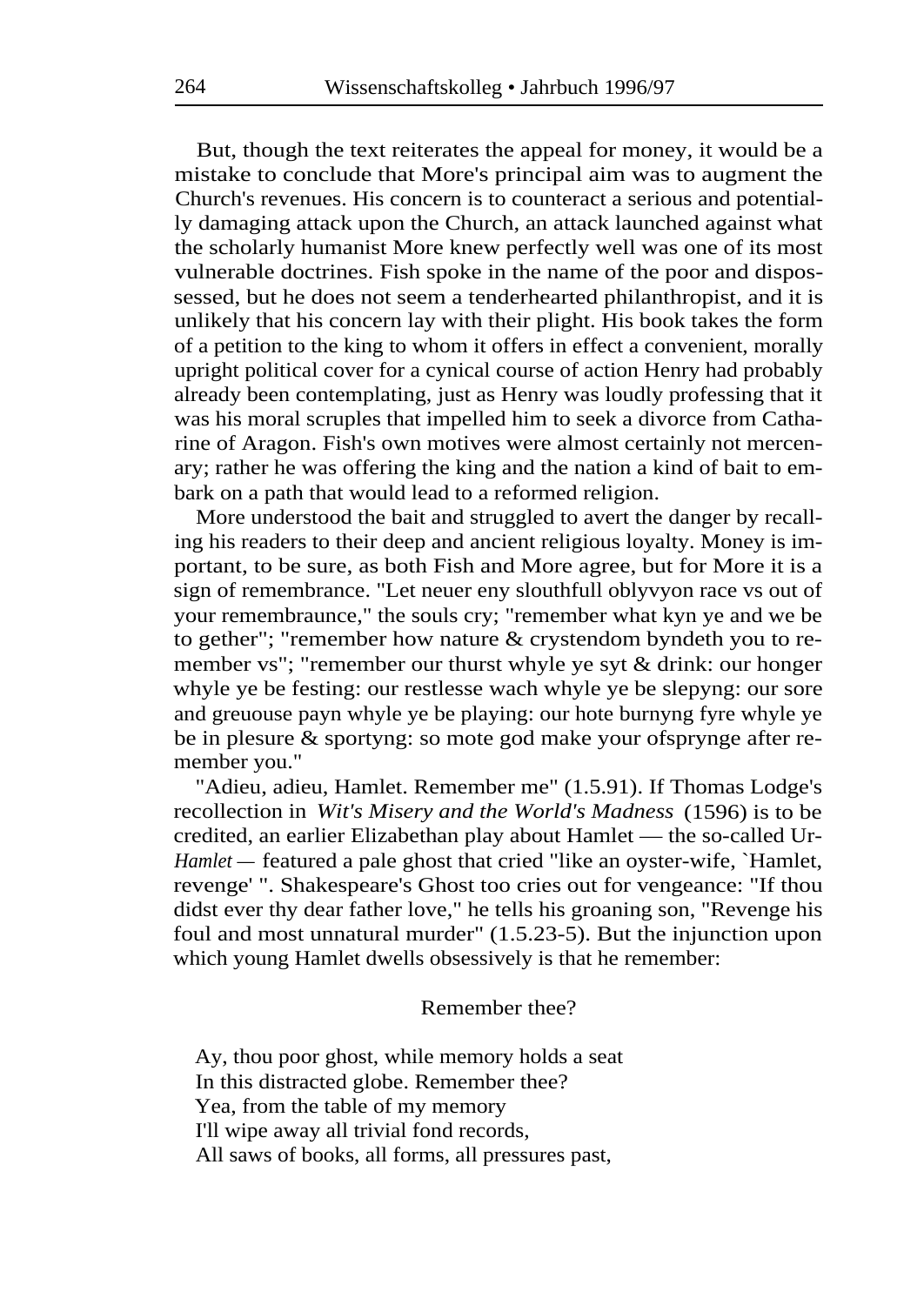That youth and observation copied there, And thy commandment all alone shall live Within the book and volume of my brain Unmixed with baser matter. (1.5.95-104)

Does the emphasis in the spectral command fall on "remember" or on "me"? Hamlet's response to the "poor ghost" teases out both terms, with his first repetition emphasizing the memory that holds a seat in his brain and the second insisting that all the contents of that memory, save one, will be wiped away. Contemplating Hamlet's wild and whirling words in the wake of the Ghost's departure, Coleridge remarked that "the terrible, by a law of the human mind, always touches on the verge of the ludicrous." Perhaps the law extends to this anxious insistence on remembrance, since it seems faintly ludicrous to imagine that Hamlet would or could ever forget the Ghost. Or rather Hamlet's reiterated question precisely picks up on what seems to him the absurdity of the Ghost's injunction: "Remember thee?"

What is at stake in the shift of spectral obligation from vengeance to remembrance? In terms of plot, very little. When Hamlet first adjures the Ghost to speak — "Speak, I am bound to hear" — the Ghost's response, implicitly strengthening the force of the word "bound", is a call for action: "So art thou to revenge when thou shalt hear" (1.5.6-7). Hamlet hears this call and urgently demands the information that will enable him immediately to heed it:

Haste, haste me to know it, that with wings as swift As meditation or the thoughts of love May sweep to my revenge. (1.5.29-31)

Meditation and love figure the spectacular rapidity of thought, not only the virtually instantaneous leap of the mind from here, say, to China but that leap intensified by the soul's passionate longing for God or for the beloved. Yet the metaphors Hamlet uses here have the strange effect of inadvertently introducing some resistance into the desired immediacy, since meditation and love are experiences that are inward, extended, and prolonged, experiences at a far remove from the sudden, decisive, murderous action that he wishes to invoke. Later in the play Hamlet will famously complain that conscience — here consciousness itself - "doth make cowards of us all", that the "native hue of resolution/Is sicklied o'er with the pale cast of thought", and that "enterprises of great pith and moment... lose the name of action" (3.1.85-90). This corrosive inwardness — the hallmark of the entire play and the principal cause of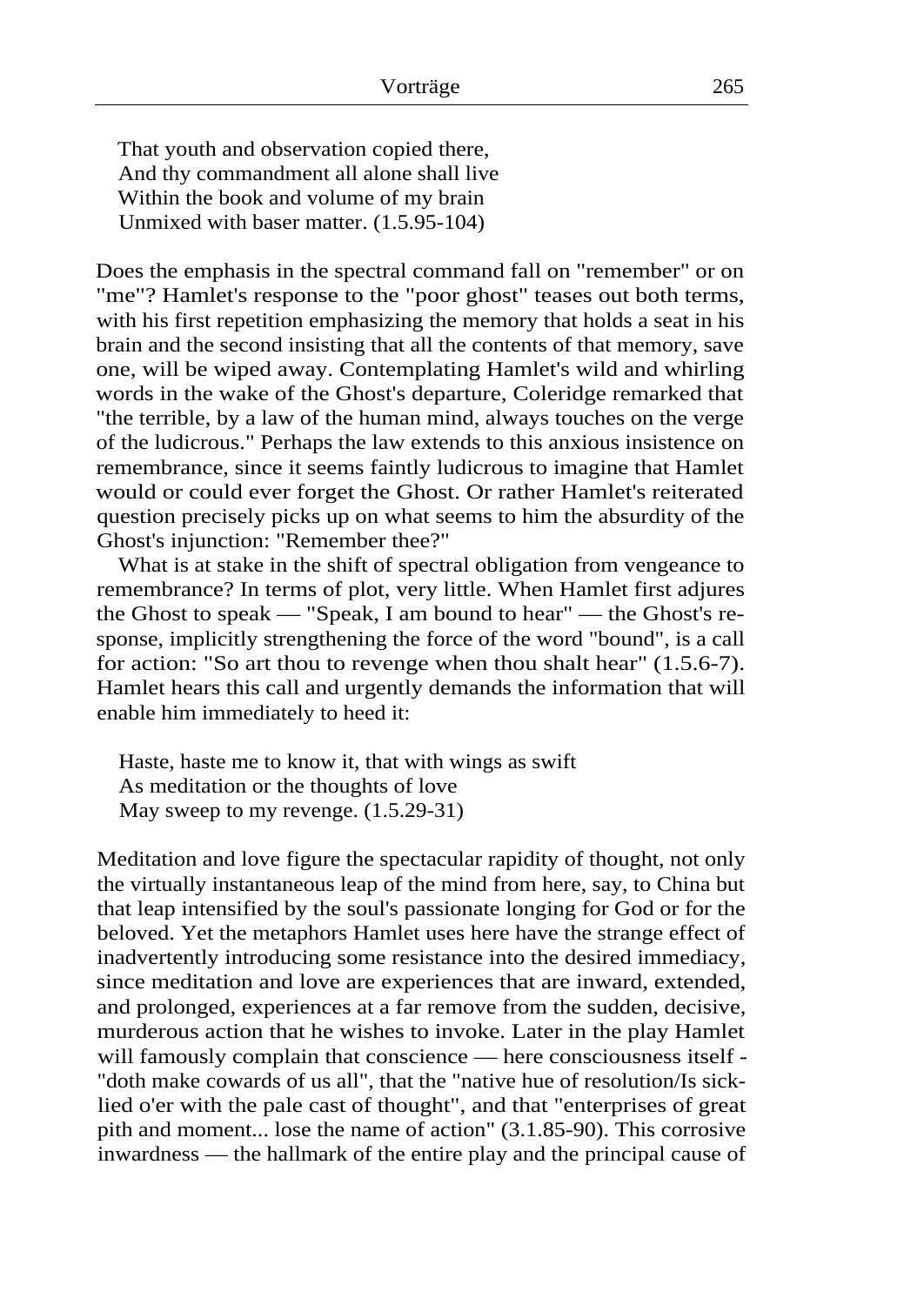its astonishing, worldwide renown — is glimpsed even in his first frantic response to the Ghost, and it is reinforced by the Ghost's command, "Remember me". From this perspective, what is at stake in the shift of emphasis from vengeance to remembrance is nothing less than the whole play.

Hamlet has made the Ghost's command his watchword:

Now to my word: It is `Adieu, adieu, remember me'. I have sworn it. (1.5.12-14)

The commandment, he proclaims, will live all alone in his brain; everything else will be erased. He has made it into an oath upon which he can swear and a watchword that he will daily reiterate. But his actual experience is of a fading of remembrance, a softening into what the play (like More's *Supplication)* repeatedly characterizes as dullness. When Hamlet speaks of sweeping to his revenge, the Ghost commends him in terms that bespeak his own fear of oblivion:

I find thee apt, And duller shouldst thou be than the fat weed That rots itself in ease on Lethe wharf Wouldst thou not stir in this. (1.5.31-34)

And it is with this forgetfulness that Hamlet comes to charge himself: "a dull and muddy-mettled rascal" (3.1.569). "Do not forget," the Ghost reminds him in the scene in Gertrude's closet, "This visitation/Is but to whet thy almost blunted purpose" (3.4.100-101). "How all occasions do inform against me," Hamlet berates himself in a soliloquy dropped from the folio text, "And spur my dull revenge!" (Q2:4.4). Remembering the dead proves vastly more difficult than it had first seemed.

"In relation to its motive and main interest," A. C. Bradley wrote in 1904, in what is still the greatest 20th century critical work on Shakespeare, *Hamlet* is "a purely psychological study". Generations of critics have agreed, responding in effect to the Shakespearean shift from vengeance to remembrance. But there is a problem with that word "purely". It is important to recognize that the psychological here is conditioned by the theological, and specifically by the issue of remembrance that, as we have seen, lay at the heart of the crucial early sixteenth-century debate about Purgatory. More's souls are in a panic that they will be forgotten, erased by "slothful oblivion". They are heartsick that they will fade from the minds of the living, that their wives will remarry, that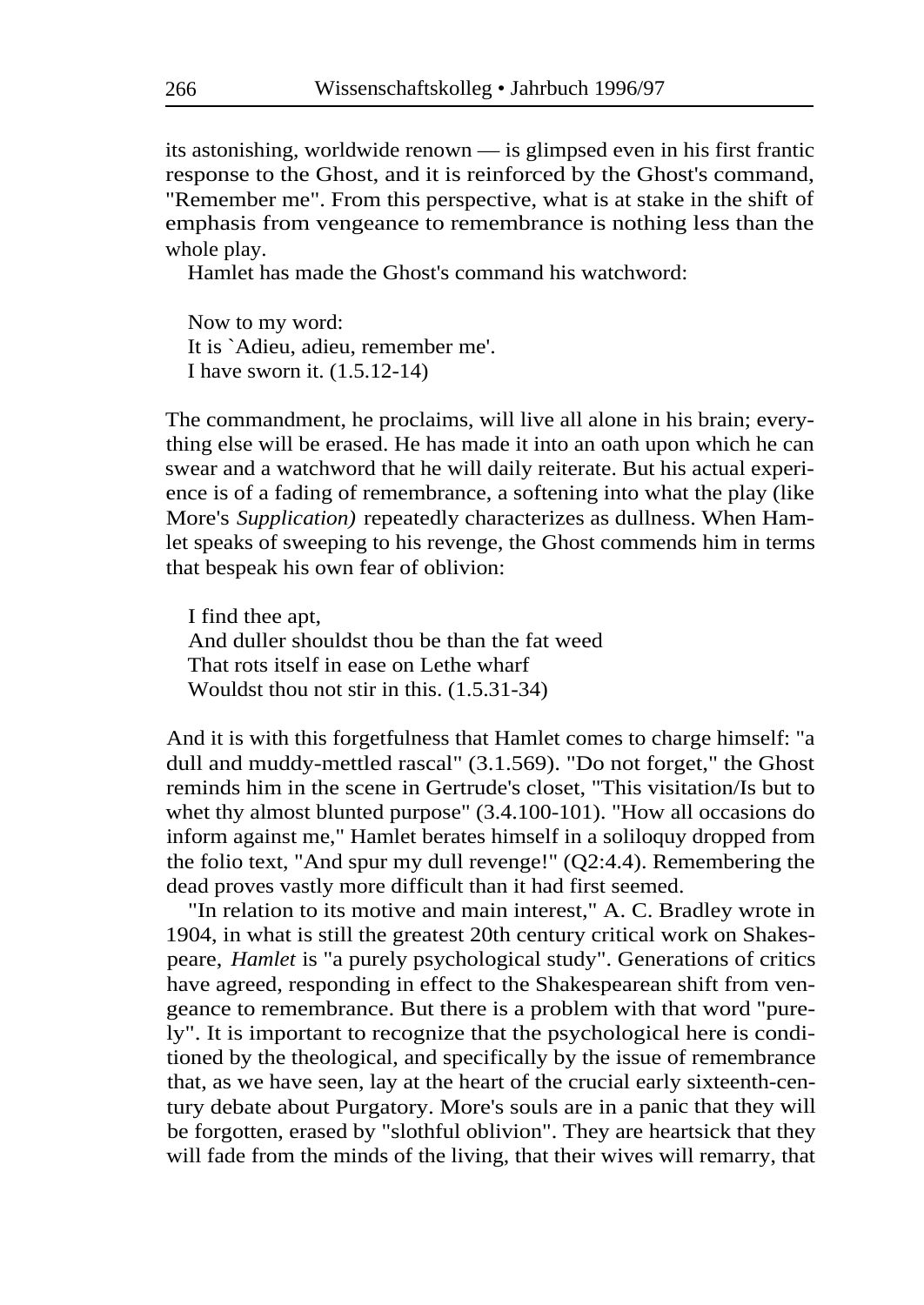their children will only mention them, if at all, "so coldly and with so dull affection that it lies but in the lips, and comes not near the heart". They are harrowed above all by the fear that their sufferings will cease even to be credited, that their prison house will be dismissed as a "fantastic fable", and that their very existence, in its horrible, prolonged pain, will be doubted. It is this fear that seems to shape Shakespeare's depiction of the Ghost and of Hamlet's response.

The Ghost makes clear to Hamlet that he is in what Thomas White's early seventeenth-century text called "the middle state of souls", not damned for eternity but forced to suffer torments in a "prison-house" designed to purge him of the crimes he had committed in his life:

I am thy father's spirit, Doomed for a certain term to walk the night, And for the day confined to fast in fires, Till the foul crimes done in my days of nature Are burnt and purged away. (1.5.9-13)

"For a certain term" — the bland phrase, which looks at first like it serves only to fill out the syllables of a line of blank verse, is in fact significant, since it helps to set up the theological claim of the word "purged". "In purgatorye my soule hath binne/ a thousand yeares in woe and teene," the "Imperator Salvatus" says in the Chester mystery play *The Last Judgment* (c. 1475);

As hard paynes, I darre well saye, in purgatorye are night and daye as are in hell, save by on waye that one shall have an end.

The excruciating pains of purgatory and of hell were, in Church teachings, identical; the only difference was that the former were only "for a certain term".

That one difference, of course, was crucial, but the Catholic Church and especially, it seems, the English Catholic Church — laid a heavy emphasis upon the horrors of purgatorial torments, so that the faithful would be as anxious as possible to reduce the term they would have to endure. The intensity of the anguish is brilliantly represented in the greatest of English morality plays, *Everyman* (c. 1495), where God sends his agent Death to demand of the hero "a sure rekeninge/ Without delay or ony taryenge". Everyman frantically begs for time, for his "boke of rekeninge" is not ready, but Death will grant him only the briefest of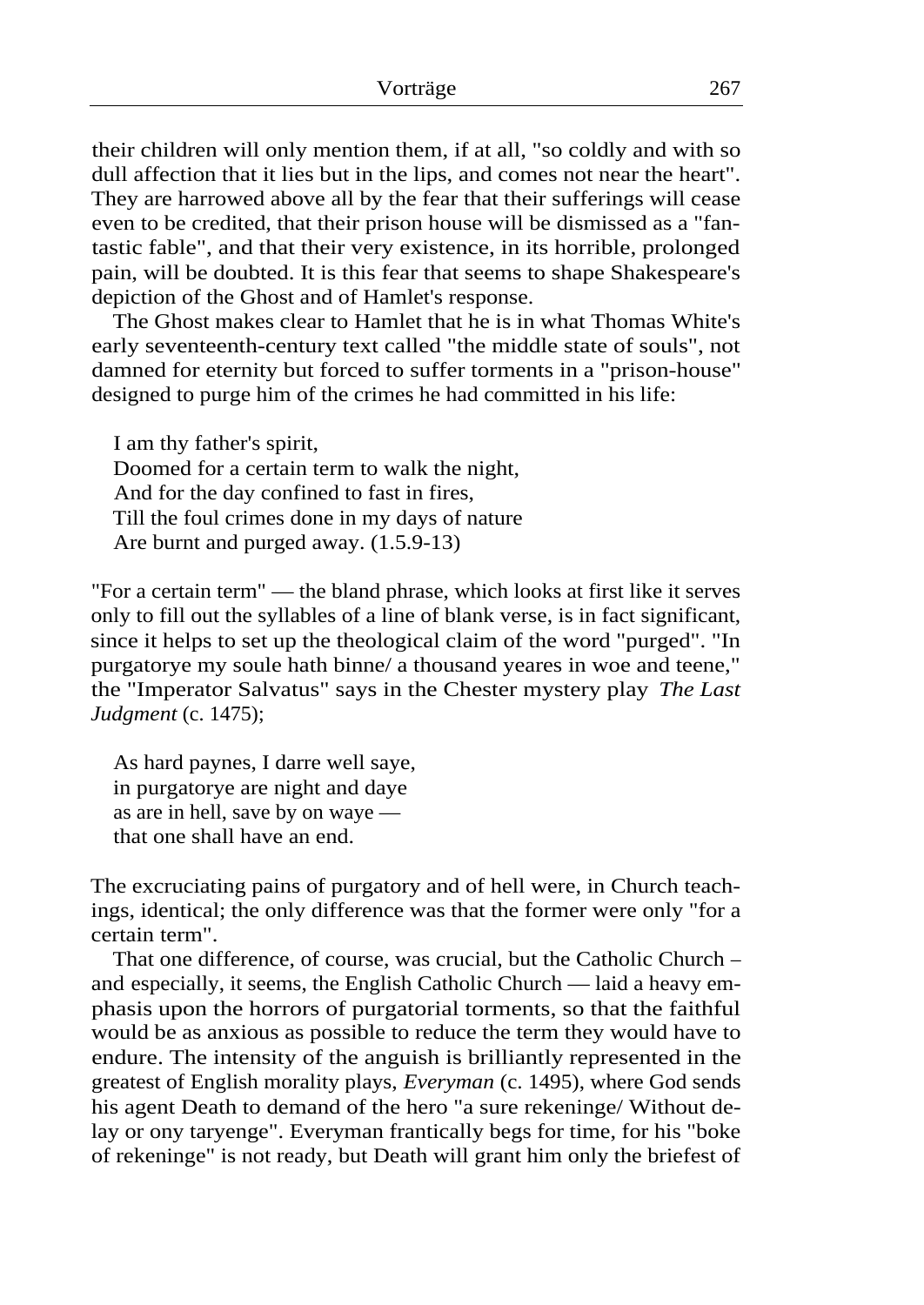respites. Still, the interval is enough for the penitent to begin to scourge himself: "Take this, body, for the sinne of the flesshe!" The grotesque spectacle of a dying man scourging himself only makes sense in the context of a desperate, last-minute attempt to alter the "reckoning" by substituting penitential pain in this life for the far more terrible pain that lies ahead. "Now of penaunce I will wade the water clere," declares Everyman, intensifying his blows, "To save me from purgatory, that sharpe fire".

Everyman has thus narrowly escaped one of the worst medieval nightmares, a sudden and painless death. This nightmare, of course, is the fate that befalls Hamlet's father: the horror is not only the fact of his murder, at the hands of his treacherous brother, but also the precise circumstances of that murder, in his sleep, comfortable and secure. Old Hamlet's ghostly state is a grievous one — the term of his sufferings or their intensity vastly increased — because of the way he was dispatched, unprepared for death:

Cut off even in the blossoms of my sin, Unhouseled, dis-appointed, unaneled, No reck'ning made, but sent to my account With all my imperfections on my head. O horrible, O horrible, most horrible! (1.5.76-80)

That he can speak of "imperfections" presumably means that his sins were not mortal; after all, he will eventually burn and purge away his crimes. But his inability to make a proper reckoning weighs heavily against him.

When he first encounters the apparition, Hamlet envisages only two possibilities for the ghost's origin:

Be thou a spirit of health or goblin damned, Bring with thee airs from heaven or blasts from hell, Be thy intents wicked or charitable, Thou com'st in such a questionable shape That I will speak to thee. (1.4.19-23)

Nothing Hamlet says in the wake of his fateful exchange with his father's spirit explicitly acknowledges a third possibility, a middle state between heaven and hell. But there is, as scholars have observed, something strange about the terms of Hamlet's response to Horatio's remark, "There's no offense, my lord":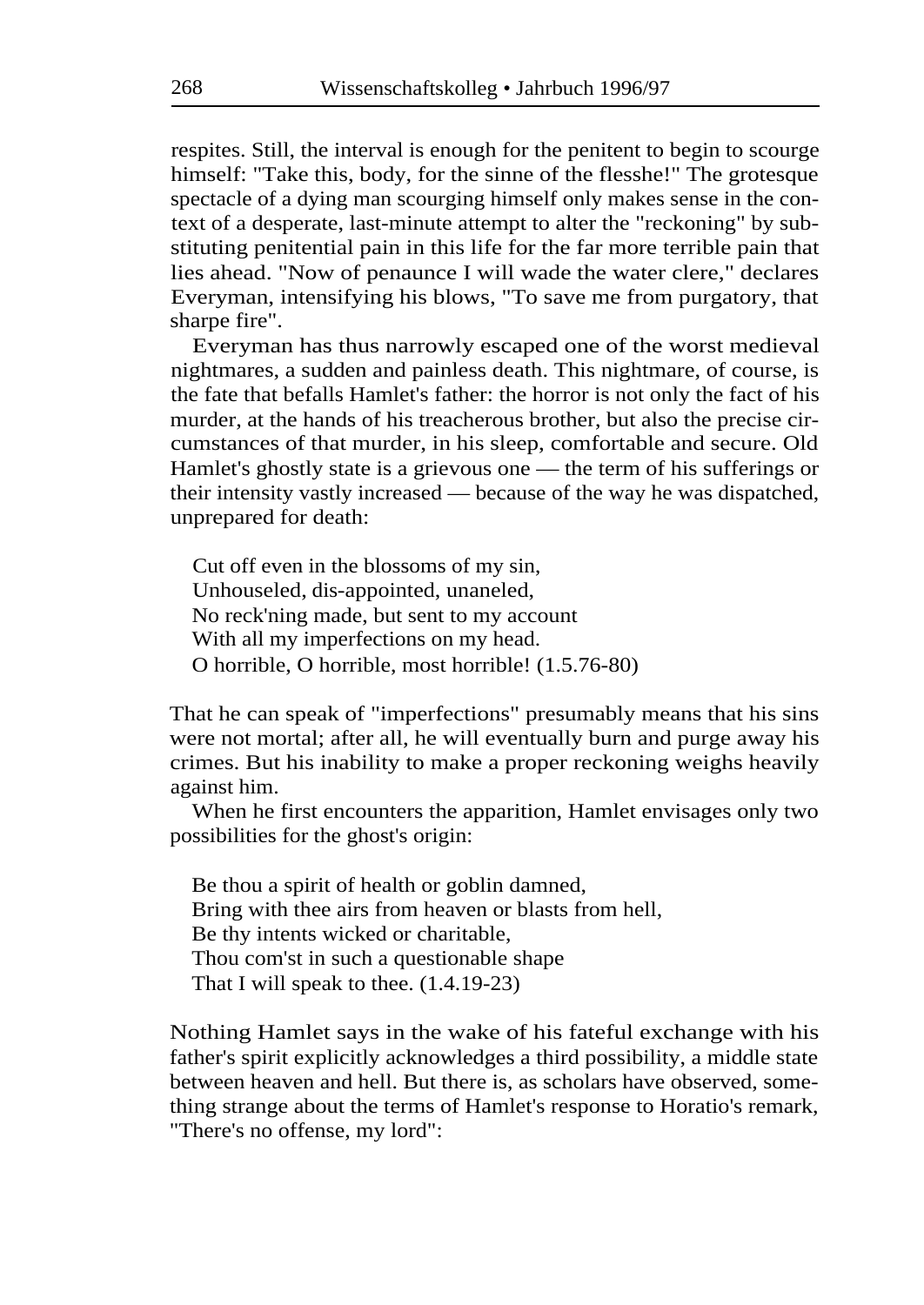Yes, by Saint Patrick, but there is, Horatio, And much offence too. Touching this vision here — It is an honest ghost, that let me tell you. (1.5.140-43)

The assertion that the ghost is "honest" seems to mark Hamlet's acceptance of its claim that it has come from a place of purgation, and that acceptance may in turn be marked by the invocation — unique in Shakespeare's works — of Saint Patrick, the patron saint of Purgatory.

To this possible allusion we can add another, a few lines further on, that has not, to my knowledge, been noted. When Hamlet adjures his friends to take an oath that they will not reveal what they have seen, the ghost, from under the stage, cries "Swear". When they shift ground to a new position, the ghost once again cries out beneath them, and Hamlet asks, *"Hic et ubique?"* (1.5.162). The Latin tag here has never been adequately explained. The words obviously refer to restless movement, a certain placelessness, comparable to Roderigo's description of Othello as "an extravagant and wheeling stranger/ Of here and everywhere" (1.1.137-8). The use of Latin — besides suggesting that Hamlet is, like his friend Horatio, something of a scholar — may also convey a theological resonance, one evidently in Shakespeare's mind at the time that he wrote *Hamlet.* In *Twelfth Night,* a play of the same year, Sebastian, baffled by the appearance of his double, declares that there cannot be "that deity in my nature/ Of here and everywhere" (5.1.220-21). The words refer in jest to the divine power to violate the laws of physics, a power that became an issue in the Reformation in a dispute over the Lutheran doctrine of Christ's Ubiquity. If this resonance is present in *Hamlet,* as it well may be, the Prince's jest is deepened by a disquieting association of his father's ghost with the omnipresence of God.

But I believe that there is a further theological resonance to these words, specifically relevant to Purgatory. Traditional Catholic ritual in England included a prayer to be recited for the dead who had been laid to rest in the churchyard:

*Pro quiescentibus in cimiterio.* 

*O ratio* 

*Deus, in cijus miseratione animae fidelium requiescunt; animabus famulorum famularumque tuarum omnium, hic et ubique in Christo quiescentium, da propitius veniam peccatorum, ut a cunctis reatibus absoluti, tecum sine fine laetentur. Per Dominum.* 

The point is not only that such prayers for the dead make use of the key phrase *hic et ubique* but also that they are specifically connected to a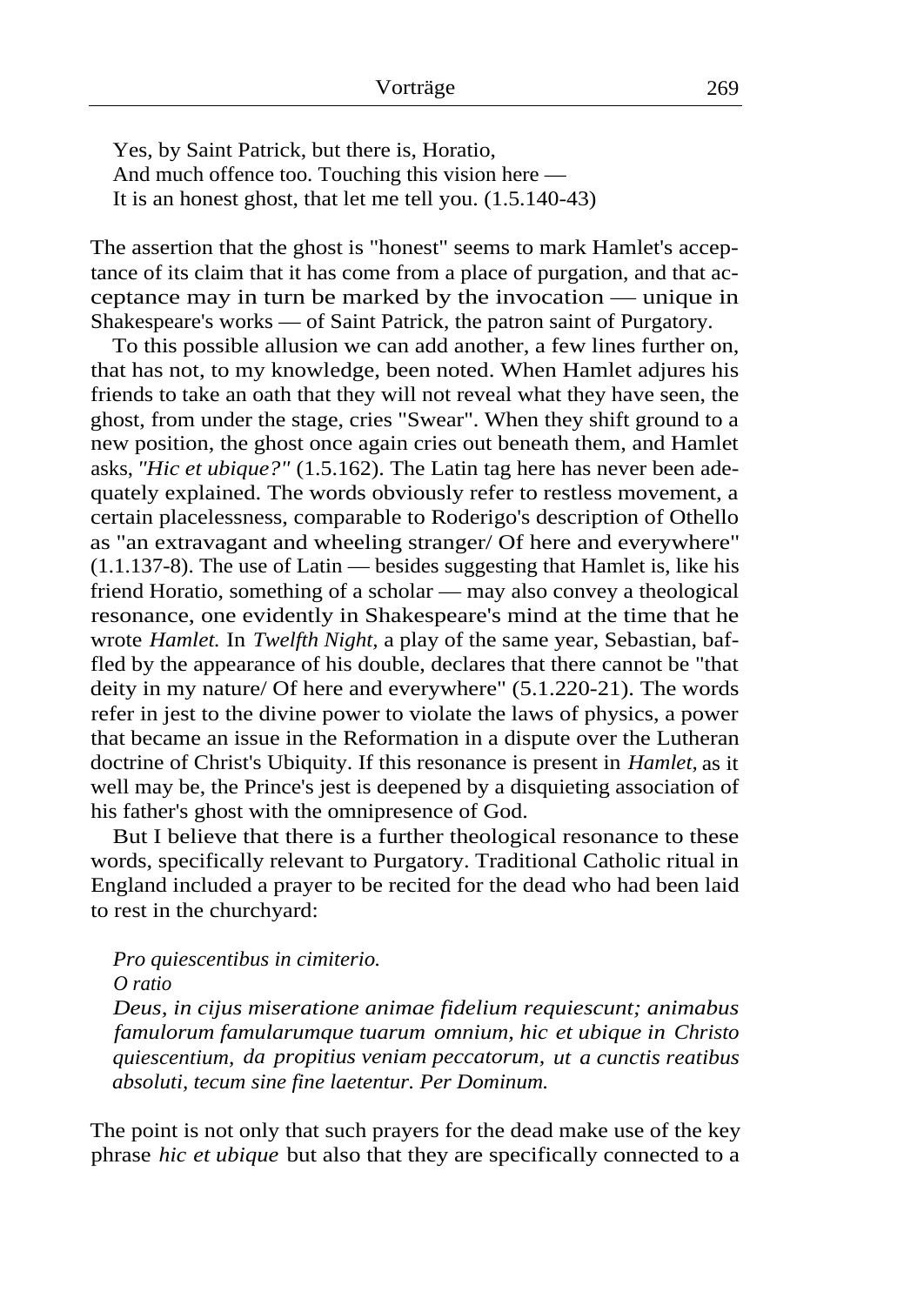belief in Purgatory. In *The Catholic Doctrine of the Church of England*  (1607), the Protestant Thomas Rogers, ridiculing this connection, quotes the Papal indulgence from the Sarum *Horae Beatissimae Virginis Mariae:* "Pope John the Twelfth hath granted to all persons, which, going through the churchyard, do say the prayer following, so many years of pardons as there have been bodies buried since it was a churchyard". The prayer begins *"Avete, omnes animae fideles, quarum corpora hic et ubique requiescunt in pulvere"* ("Hail all faithful souls, whose bodies here and everywhere do rest in the dust"). In the context of the Ghost's claim that he is being purged, and in the context too of Hamlet's invocation of Saint Patrick, the words *hic et ubique,* addressed to the spirit who seems to be moving beneath the earth, seems to be an acknowledgment of the place where his father's spirit is imprisoned.

The famous problem, of course, is that by 1563 the Church of England had explicitly rejected the doctrine of Purgatory. The twenty-second of the Thirty-Nine Articles declares that "The Romish doctrine concerning Purgatory, Pardons, Worshipping, and Adoration, as well of Images as of Reliques, and also invocation of Saints, is a fond thing, vainly invented, and grounded upon no warranty of Scripture, but rather repugnant to the word of God." There is then at least an implicit censorship built into the theatrical representation of the afterlife. It was possible to ridicule Purgatory, as Marlowe does in *Doctor Faustus:* when the invisible Faustus snatches food and drink away from the pope, the baffled Cardinal of Lorraine speculates that "it may be some ghost newly crept out of Purgatory to begge a pardon of your holinesse". As this and many similar moments in Tudor and Stuart drama bear witness, belief in Purgatory could be represented as a fantasy or a lie. But it could not be represented as a frightening reality. *Hamlet* comes closer to doing so than any other play of this period, but Shakespeare still only uses a network of allusions: "for a certain term," "burned and purged away," "Yes, by St. Patrick," *"hic et ubique".* Moreover, even were these allusions less cautiously equivocal, there remains a second famous problem: souls in Purgatory were saved. The fact that old *Hamlet* died suddenly and hence without time for Last Rites — "unhouseled, disappointed, unaneled" — left him with a heavy burden of earthly sins that had painfully to be burned away after death, but he could not possibly commit new sins. The trouble is that Purgatory, along with theological language of communion (houseling), death-bed confession (appointment), and anointing (aneling), while compatible with a Christian call for remembrance, is utterly incompatible with a Senecan call for vengeance.

My intention here is not to rehearse a long series of debates among Eleanor Prosser, Christopher Devlin, Miriam Joseph, Peter Milward,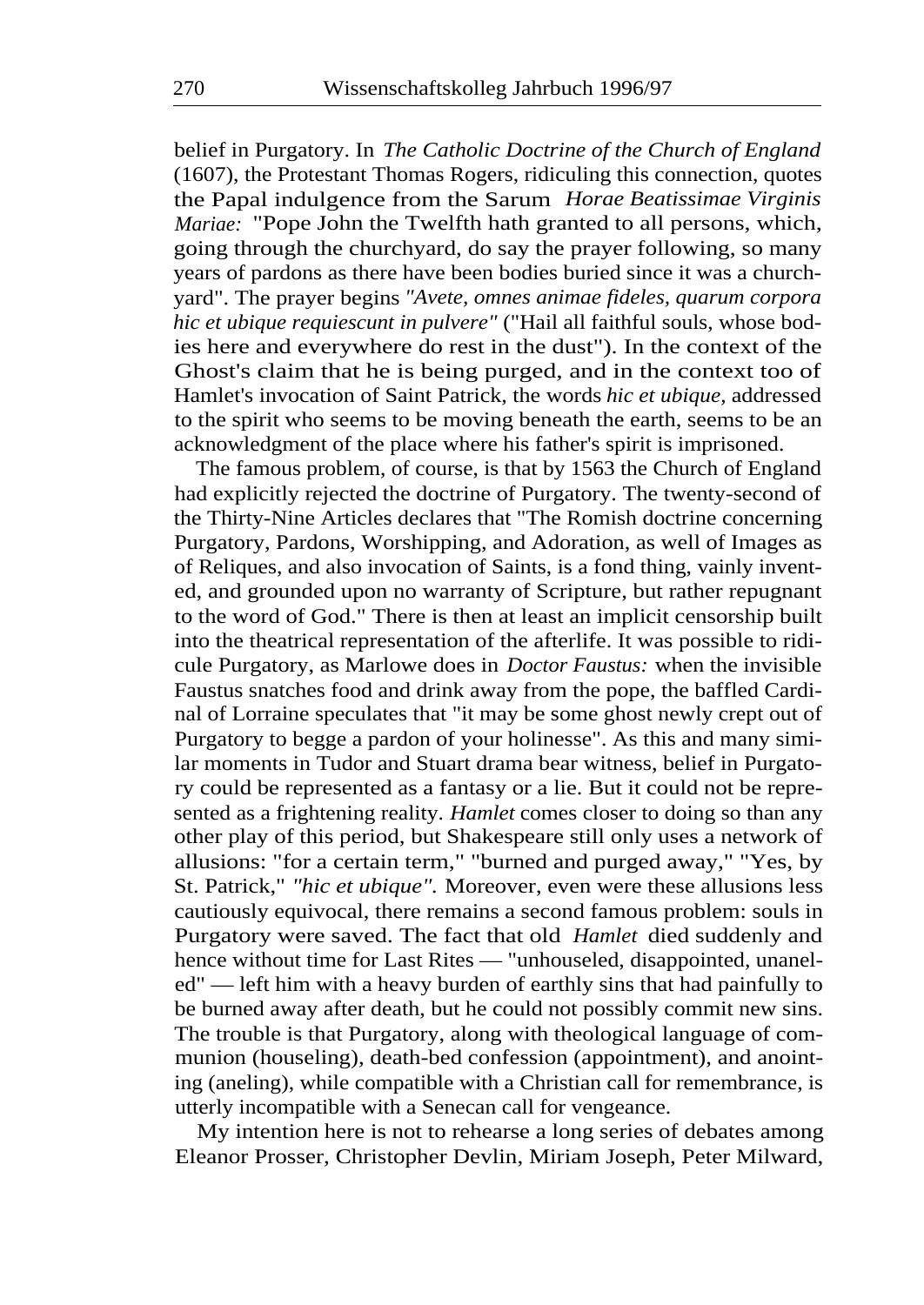Roy Battenhouse and others whose intricate arguments, for me at least, are not evacuated by the fact that they are doomed to inconclusiveness. I am concerned rather with the particular uses that Shakespeare made of the struggle between Simon Fish and Thomas More and its aftermath. Those uses are not necessarily direct. Two chantry acts — 1545 (Henry VIII's last Parliament) and 1547 (Edward VI's first Parliament) — resolved that struggle by abolishing the whole elaborate Catholic intercessory system, with its chantries, lights, obits, anniversaries, confraternities, stipendiary priests, and the like, with which English men and women had done suffrages for the sake of the dead in Purgatory and in anticipation of their own future condition as dead people. The brief reign of the Catholic Mary Tudor evidently did little to revive this system, and it is extremely difficult to gauge the extent of residual belief in Purgatory among the great mass of English men and women at the century's end. In the funeral service in the first Edwardian prayer book (1549), the dead person was still directly addressed: the priest is instructed to cast earth upon the corpse and to say, "I commende thy soule to God the father almyghty, and thy bodye to the grounde, earth to earth, asshes to asshes, dust to dust". In the 1552 revision, which was later confirmed by Queen Elizabeth and used throughout Shakespeare's lifetime, the words have changed decisively. The dead person can no longer be addressed. Instead, the priest says to the bystanders around the grave, "We therfore committe his body to the ground, earth to earth, asshes to asshes, dust to dust". These are the words that anyone in late sixteenth and seventeenth century England would have heard. Yet the continued outpouring of polemical literature, reviving the old arguments of Fish and More and rehearsing them again and again throughout the reigns of Elizabeth and James, suggests that the boundary between the living and the dead was not so decisively closed.

It is possible that Shakespeare's sensitivity to the status of the dead was intensified by the death in 1596 of his son Hamnet (a name virtually interchangeable with Hamlet in the period's public records) and still more perhaps by the death of his father John in 1601, the most likely year for the writing of *Hamlet.* When, in April 1757, the owner of Shakespeare's birthplace in Stratford-upon-Avon decided to retile the roof, one of the workmen, described as of "very honest, sober, and industrious character", found an old document between the rafters and the tiling. The document, six leaves stitched together, was a profession of faith in fourteen articles, conspicuously Catholic in form; it was, if genuine (for the original has disappeared), by John Shakespeare. The clear implication of this find, that the playwright was probably brought up in a Roman Catholic household in a time of official suspicion and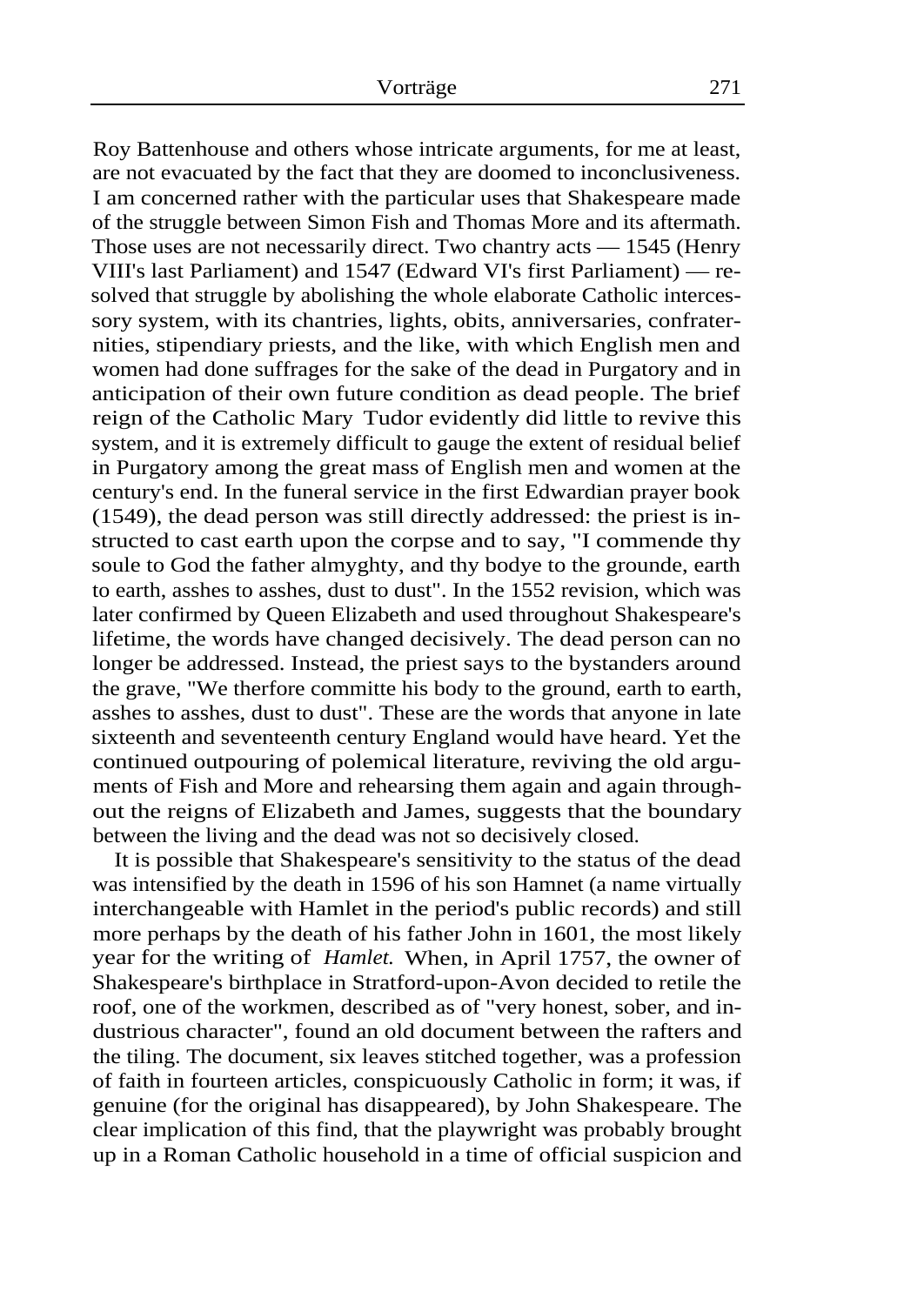persecution of recusancy, has found support in a recent biographical study by E. A. J. Honigmann. Honigmann has turned up a network of interlinked Catholic families in Lancashire with whom one "William Shakeshafte," possibly a young schoolmaster or player, was connected in the late 1570s or early 1580s.

Shakespeare, in any case, is likely to have encountered *A Supplication for the Beggers,* since it was reprinted in Foxe's *Acts and Monuments* (1546), a copy of which was placed, by government order, in every church in the realm. Shakespeare also may well have read More's *Supplication of Souls.* Like the Ghost of old Hamlet, More's poor souls cry out to be remembered, fear the dull forgetfulness of the living, disrupt the corrupt ease of the world with horrifying tales of their sufferings, lament the remarriage of their wives. But all of this and more Shakespeare could have got from texts other than More's or from his own not inconsiderable imagination. Rather, these works are sources for Shakespeare's play in a different sense: they stage an ontological argument about spectrality and remembrance, a momentous public debate, that unsettled the institutional moorings of a crucial body of imaginative materials and therefore made them available for theatrical appropriation.

To grasp the significance of this unsettling, let us return to Fish's pamphlet. Like Tyndale's New Testament, *A Supplication for the Beggers* was first printed on the continent and smuggled into England. Probably as a tribute to government persecution during the chancellorship of Thomas More, only one copy of this edition is known to survive, but inclusion in *Acts and Monuments* assured the widest circulation. Foxe provides a brief account of Fish's life, conveniently omitting More's claim that before his death Fish "repented himself, and came into the church again, and forswore and forsook all the whole hill of those heresies out of which the fountain of that same good zele sprang". After he reprints Fish's *Supplication,* Foxe glances briefly at More's answer "under the name and title of the poore sely soules pewlyng out of Purgatory". Foxe does not undertake in this place to refute More's theology; instead he ridicules his art.

More makes the dead men's souls, Foxe writes, "by a Rhetoricall *Prosopopoea,* to speake out of Purgatory pynfolde, sometymes lamentably complayning, sometymes pleasauntly dalying and scoffing, at the authour of the Beggers booke, sometymes scoldyng and rayling at hym, callyng him foole, witlesse, frantike, an asse, a goose, a madde dogge, an hereticke, and all that naught is". Foxe wryly speculates that so much testiness must be the result of the heat in Purgatory, and he professes to be concerned that the souls' lack of charity may bring them to hell rather than to heaven. He confesses, however, that he is not after all terribly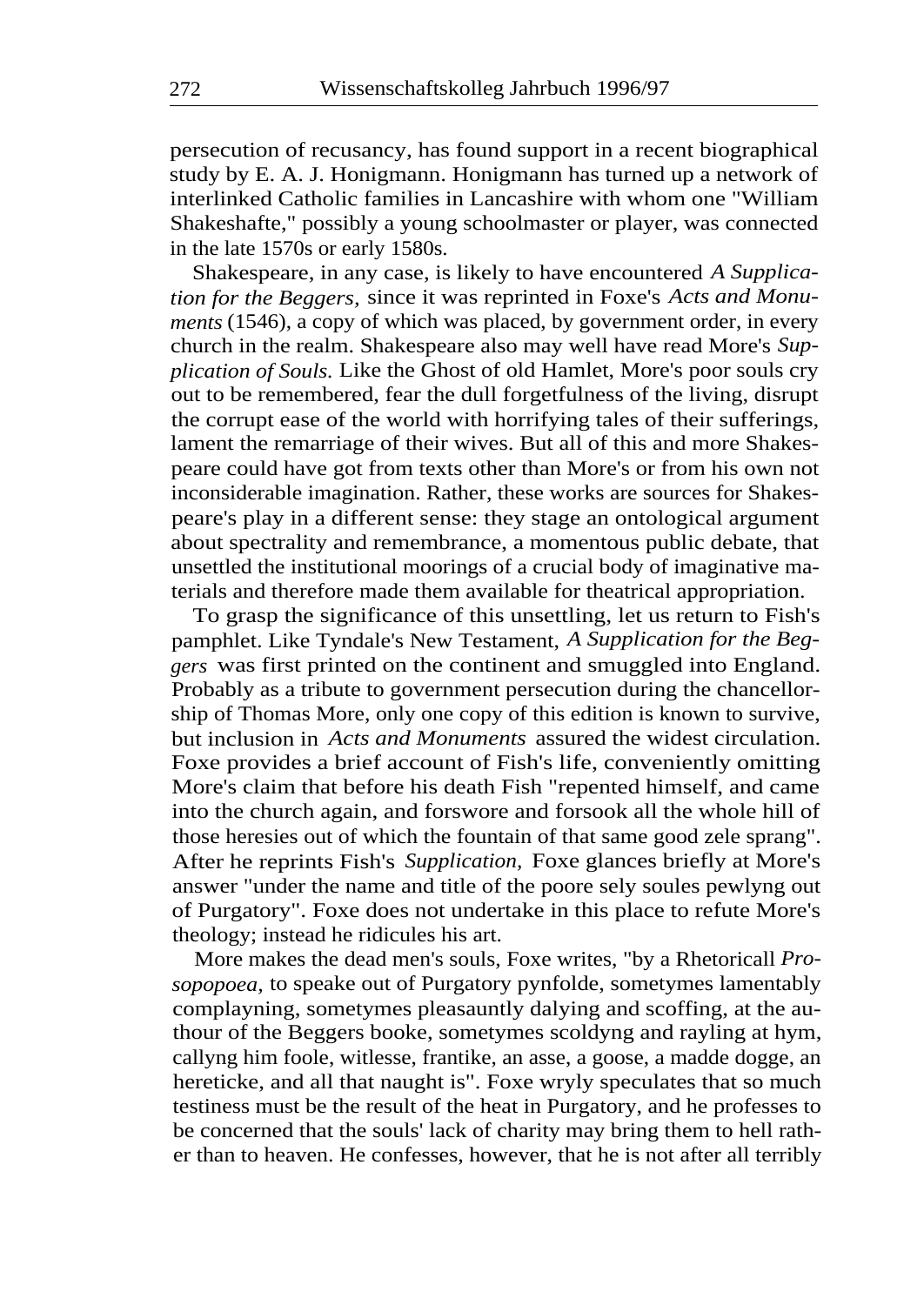concerned, for he does not think there is any such place as "Purgatory at all (vnlesse it be in M. Mores Vtopia) as Maister Mores Poeticall vayne doth imagine". "Unless it be in M. More's Utopia": Purgatory, as Hugh Latimer had sardonically remarked in a sermon preached in 1536, is a "pleasant fiction". More precisely, it is, in Foxe's account, a noplace, a piece of poetry with no more claim to reality than More's famous imaginary commonwealth. Elsewhere Foxe will speak of the Pope's conspiracies and cunning frauds, but not here. All of the passionate claims to remembrance, the institutional structures, the dogmatic elaborations by sophisticated theologians, the popular superstitions, the charges of heresy, the indulgences, the confraternities and masses and chantries, the tales of ghostly apparitions: all are for a moment at least deposited not in the realm of lies but in the realm of poetry.

The rhetorical advantage of this polemical game is that Foxe can proceed to play not the committed ideologue but the judicious critic. Quintilian had written of the figure propopoeia that it "gives both variety and animation to eloquence in a wonderful degree", so that it is "allowable even to bring down the gods from heaven and evoke the dead". But, he warned, "our inventions of that sort will meet with credit only so far as we represent people saying what it is not unreasonable to suppose that they may have meditated". Hence, in Foxe's account of *The Supplication of Souls,* More, "the authour and contriuer of this Poeticall booke", should be censured "for not kepyng Decorum Personae, as a perfect Poet should haue done". "They that geue preceptes of Arte," Foxe explains, "do note thys in all Poeticall fictions, as a speciall obseruation, to foresee and expresse what is conuenient for euery person, accordyng to hys degree and condition, to speake and vtter." Therefore, he continues, if by More's own account the souls in Purgatory are made clean and wholesome by their sufferings, then he should not have depicted them railing "so fumishly" against their enemies. They should, after all, be on their way to becoming more charitable, not less.

The point here is not to make a serious argument against Purgatory that has been done by many, he notes, including John Frith — but to make fun of it, to expose it to ridicule. More had tried to exploit horror, fear, and guilt; Foxe tries to blow these away with laughter. Indeed he proposes to treat *The Supplication of Souls* as a comedy. "It maketh me to laugh," he writes, "to see ye mery Antiques of M. More" whose devil arrives in Purgatory "laughyng, grynnyng, and gnashyng his teeth". But then he begins to worry about those teeth: how could the evil angel, "beyng a spirituall and no corporall substance" have "teeth to gnashe & a mouthe to grynne?" And where exactly, he wonders, was More standing to see the devil open his mouth so wide that the souls of Purgatory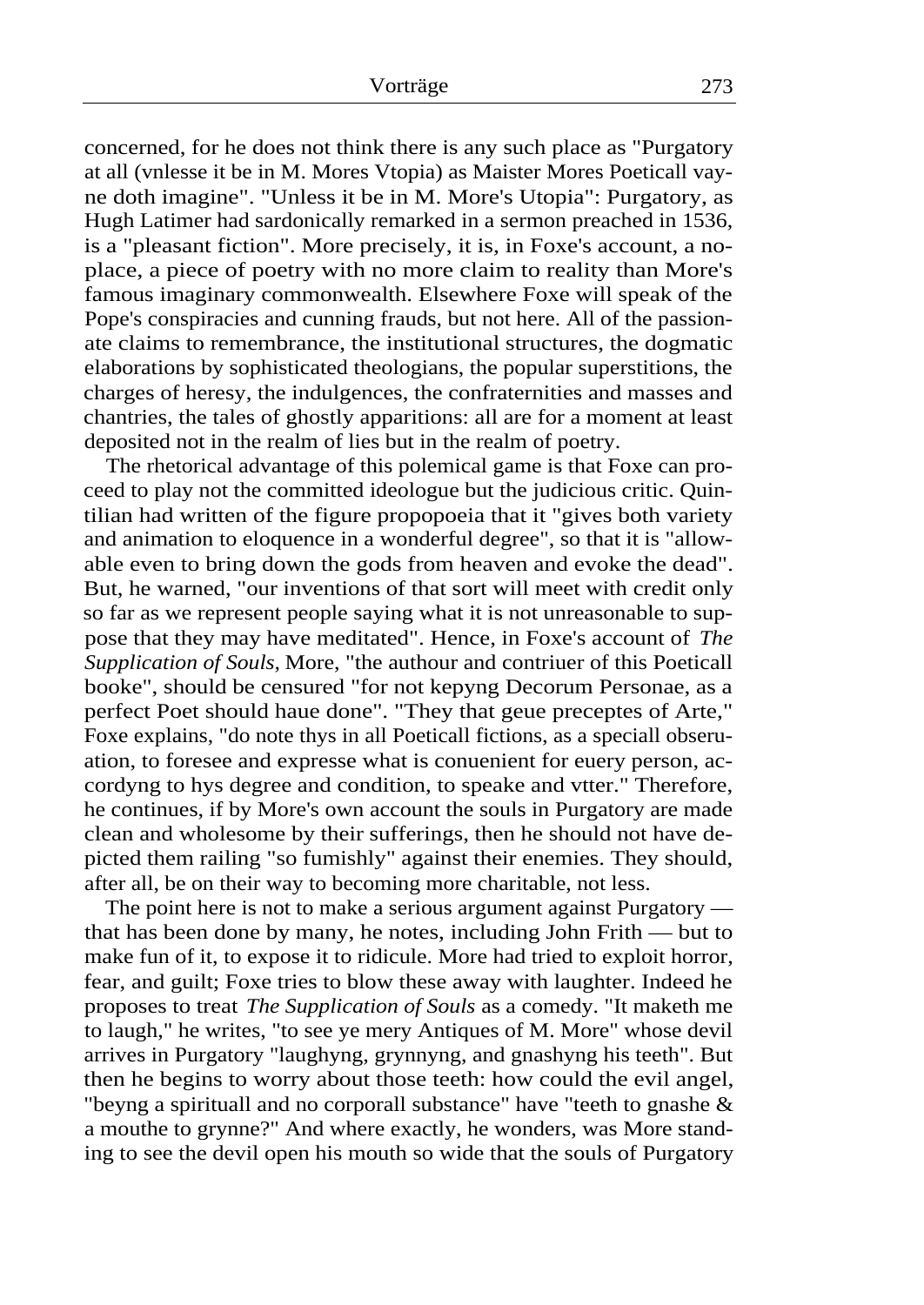all saw his teeth? It must, he decides, have been in Utopia "where M. Mores Purgatorye is founded".

This polemical performance seems very far indeed from Shakespeare's *Hamlet* which probes precisely the fears, longings, and confusions that Foxe attempts to ridicule. The Ghost comes from Purgatory bewailing his failure to receive full Christian last rites but then demands that his son avenge his death, thereby initiating a nightmare that will eventually destroy not only his usurping brother but also Polonius, Ophelia, Laertes, Rosencrantz, Guildenstern, Gertrude, and his own son. He tells Hamlet not to let "the royal bed of Denmark be/ A couch for luxury and damned incest" (1.5.82-83) but then warns his son not to taint his mind or let his soul contrive anything against his mother. Hamlet receives the most vivid confirmation of the nature of the afterlife, with its "sulph'rous and tormenting flames" (1.5.3), but then, in a spectacular and mysterious act of forgetting, speaks of death as the "undiscovered country from whose bourn/ No traveller returns" (3.1.81-82). These are the kinds of representational contradictions that Foxe mercilessly mocks. To notice, publish, and circulate them throughout the realm is to declare that key theological principles and emotional experiences cannot hold together and that the institution that generated them is bankrupt, worthy only of contempt and laughter.

But in *Hamlet* the same contradictions that should lead to derision actually intensify the play's uncanny power. And it is precisely Foxe's comedy that helped make Shakespeare's tragedy possible. It did so by participating in a violent ideological struggle that turned negotiations with the dead from an institutional process governed by the church to a poetic process governed by guilt, projection, and imagination. Purgatory exists in the imaginary universe of *Hamlet,* but only as what the suffering prince, in a different context, calls "a dream of passion" (2.2.554). Indeed there is a striking link between Hamlet's description of the player who

in a fiction, in a dream of passion, Could force his soul so to his whole conceit That from her working all his visage wanned, Tears in his eyes, distraction in's aspect, A broken voice, and his whole function suiting With forms to his conceit (2.2.554-559),

and the Ghost's description of the effect that his tale of torment would have on Hamlet: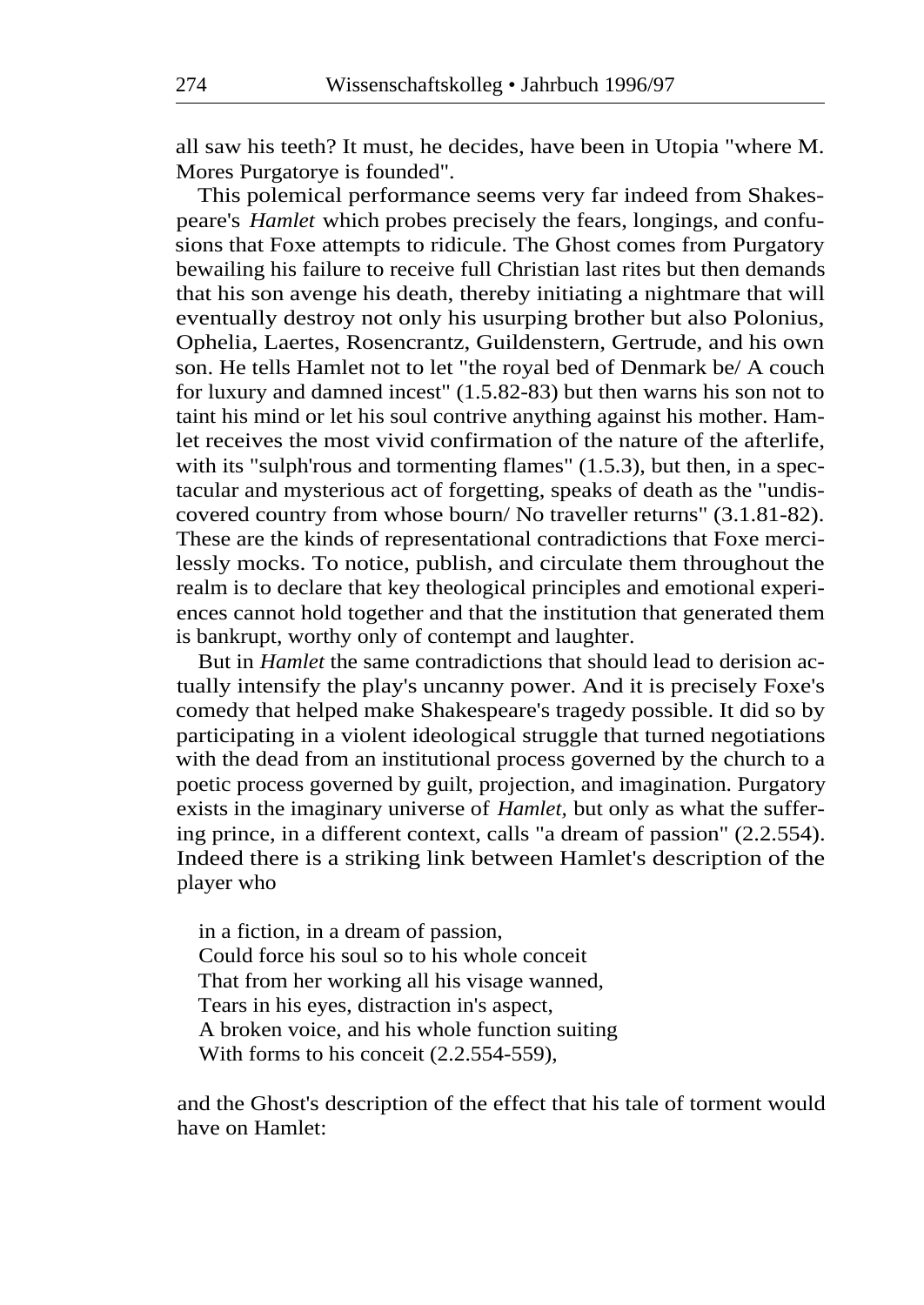I could a tale unfold whose lightest word Would harrow up thy soul, freeze thy young blood, Make thy two eyes like stars start from their spheres, Thy knotty and combined locks to part, And each particular hair to stand on end Like quills upon the fretful porcupine.  $(1.5.15-20)$ 

The link is the astonishingly palpable physiological effect of spectral fiction, dream, tale: "And all for nothing" (2.2.559).

Of course, within the play's fiction, Hamlet does not know that Purgatory is a fiction, as the state-sanctioned church of Shakespeare's time had declared it to be. On the contrary, he is desperate to establish the veracity of the Ghost's tale — "I'll take the Ghost's word for a thousand pound" (3.2.274-75), he exults after the play-within-the-play — and hence to establish that the Ghost is in reality his father's spirit and not the devil. But this reality is theatrical rather than theological; it can accommodate elements, such as a Senecan call for revenge, that would radically undermine church doctrine. At the same time, it can offer the viewer, in an unforgettably vivid dream of passion, many of the deep imaginative experiences, the tangled longing, guilt, pity, and rage, evoked by More.

Not all forms of energy in Shakespeare's theater, of course, have been transferred, openly or covertly, from the zone of the real to the zone of the imaginary. Plays can borrow, imitate, and reflect much of what passes for everyday reality without necessarily evacuating this reality or exposing it as made-up. But the power of Shakespeare's theater is frequently linked to its appropriation of weakened or damaged institutional structures. And at a deep level there is something magnificently opportunistic, appropriative, absorptive, even cannibalistic about Shakespeare's art, as if poor, envious Robert Greene had sensed something more important than he knew when he attacked the "upstart crow, beautified with our feathers". In the case of Purgatory, important forces had been busily struggling for decades to prepare the playwright's feast. And the struggle did not end with the performance of the play or the playwright's death.

In 1624, a year after the publication of the First Folio, John Gee, a staunch Protestant who confesses that he had once himself been tangled in the Jesuits' subtle nets, published a book called *New Shreds of the Old Snare.* Gee relates a series of incidents during the past three years in which Jesuits have tried to convert young women to Catholicism, to induce them to flee to the continent and join nunneries, and to lure them to give their money to the Catholic Church. To achieve their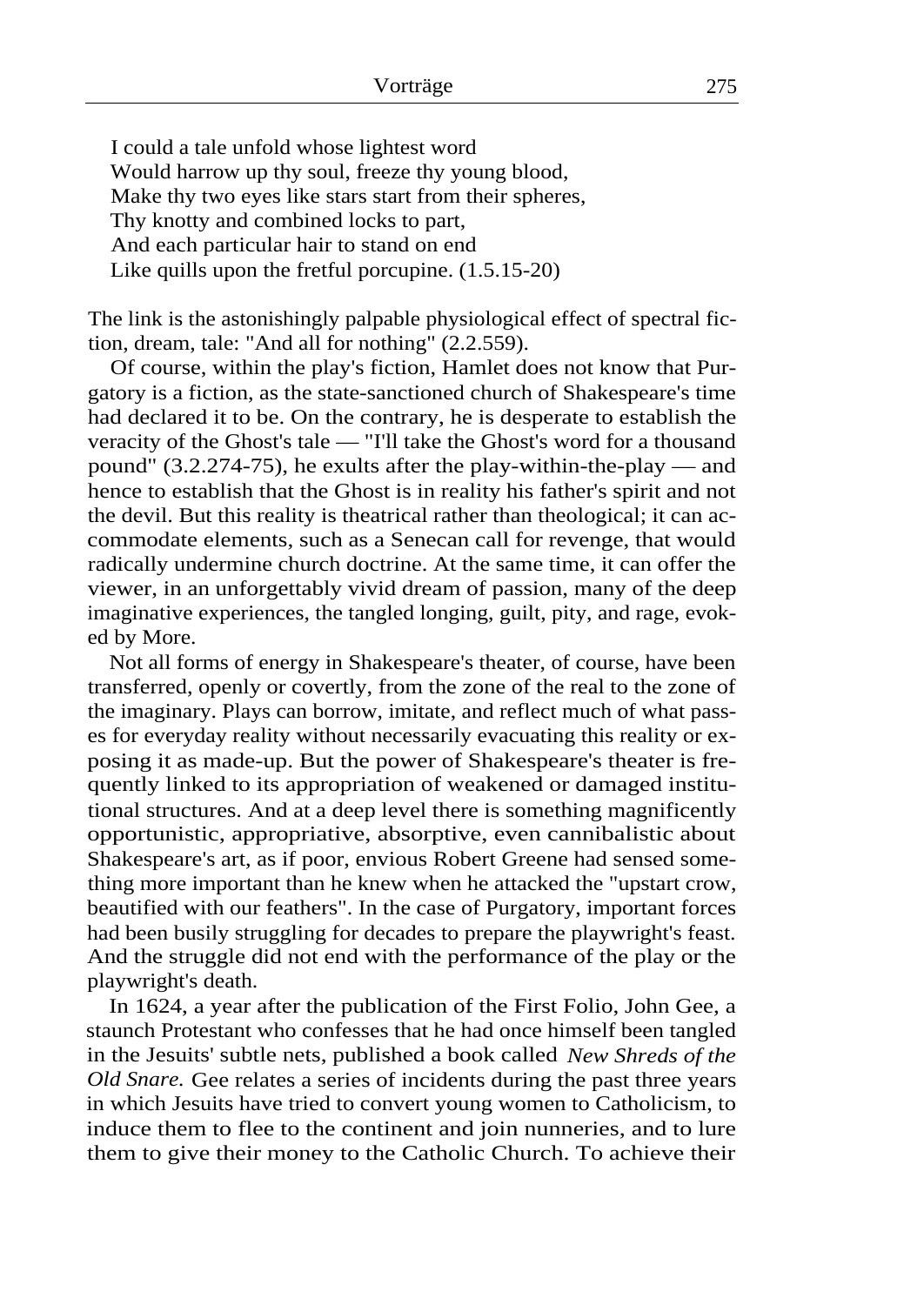cynical ends, "the thrice honourable Company of Iesuites, Players to the Popes Holiness," turn "heaven and holy things" into "Theatrical and fabulous tricks". Their principal device is to stage mysterious apparitions: with a burst of light, "a woman all in white, with countenance pale and wanne, with long tresses of haire hanging downe to her middle" appears before an impressionable young woman and declares that she has come from the torments of Purgatory. The young woman is told that she can avert these same torments after death if she is "Nunnified". In a related trick, the apparition — "a shape like vnto a woman all in white: from her face seemed to come little streames of fire, or glittering light" — declares that she is St. Lucy, urging the wealthy woman to whom she appears to follow her holy example by giving away her worldly wealth to the priests and joining a convent.

Gee takes it upon himself to dispel the illusion which is not, as some think, the result of witchcraft but rather of theater. The mysterious light, he explains, can be produced by "Paper Lanthornes or transparent Glasses" enhanced by the "artificiall directing of refractions". The acting can be done "by some nimble handed and footed Nouice Iesuitable Boy, that can as easily put on the person of St. Lucy or The virgin Mary, as a Play-boy can act winged Mercury, or Eagle mounted Ganimedes". The key thing is to understand that the Jesuits are a gifted troupe of actors. "I see no reason," Gee writes, "but that they should set up a company for themselues, which surely will put down The Fortune, Red-Bull, Cock-pit, & Globe."

But then, as if he has had second thoughts about their chances for success in the competitive world of London theater, Gee considers three problems with their performances. First, he observes, "the plots of their Comedies twang all vpon one string". It is as if they own a single costume and can imagine only one character: "none comes in Acting but A Woman, A Woman, A Woman, arrayed in white, white, white". In a repertory company performing daily, the device will quickly lose its force. Still, if you are seeing it for the first time, it is, Gee concedes, an impressive show.

The second problem is the more serious one of a failure to observe decorum, the logical and representational contradictions that Foxe had enjoyed observing in More. The Poet, Gee observes, makes an obvious blunder by sending a ghost in a white robe "from the smoakie burning Kitchen of Purgatory". Surely that robe should have been scorched. But to this and similar incongruities, Gee counters, with mock generosity, that after all "the Poet kept within his Circle. For he well knew that deepe passions, especially affright and astonishing admiration, doe for the time bereaue and suspend exact inquiring discourse". Once you